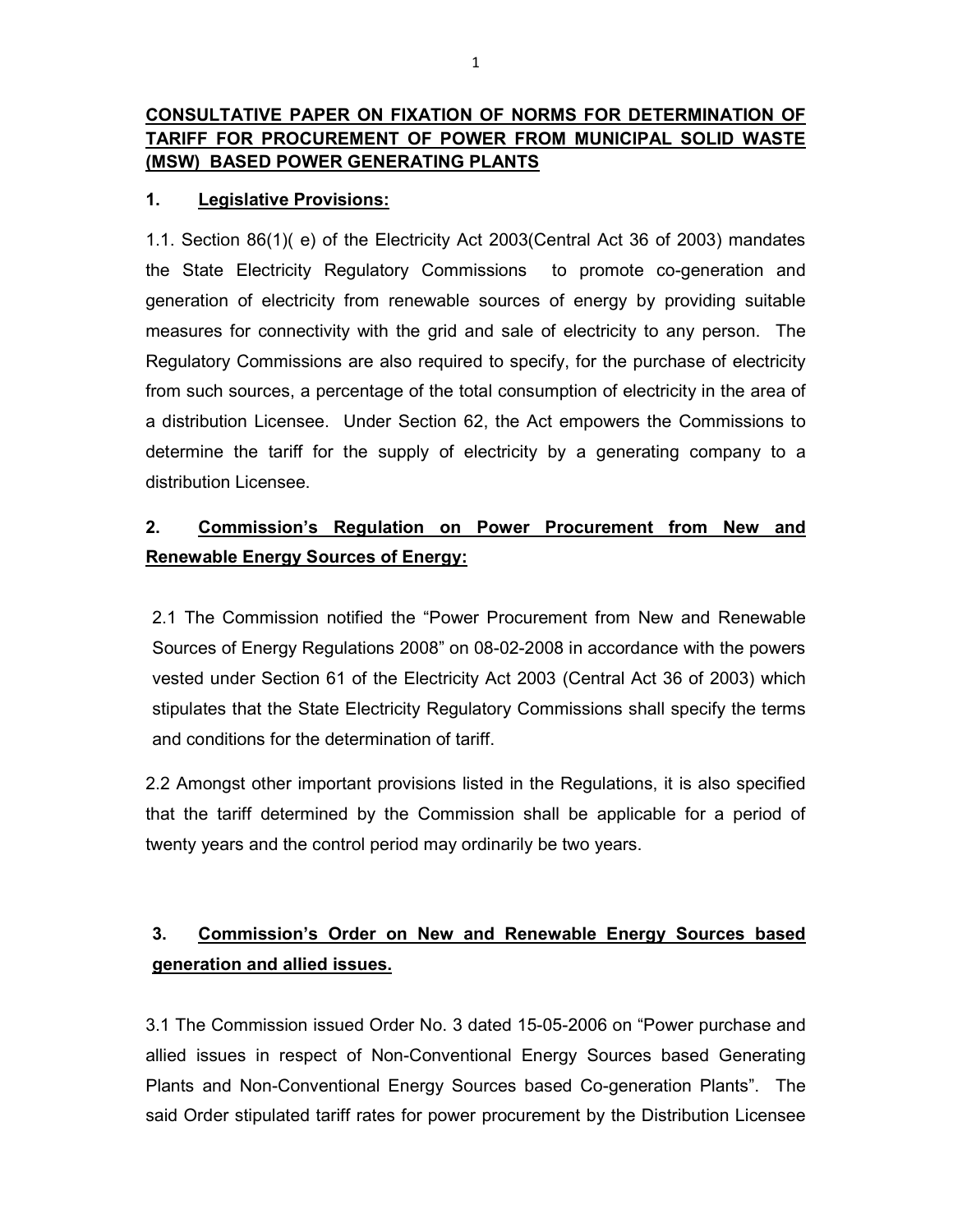from Wind Energy Generators (WEGs), Biomass based generators and Bagasse based generators. In respect of Renewable Energy, Commission has already issued orders for various control periods. In respect of Municipal Solid Waste based power Plants generic tariff order has not been issued and now Commission desires to issue generic order for such type of projects. The Consultative paper now floated is the first of its kind on the power generation by using Municipal Solid Waste.

### 4. Legal Provisions:

#### 4.1 Related Provisions of the Electricity Act, 2003:

4.1.1.The Commission is guided by the following provisions of Section 61 of the Electricity Act 2003 which are relevant to this Order:

Section 61 – "The Appropriate Commission shall, subject to the provisions of this Act, specify the terms and conditions for the determination of tariff and in doing so, shall be guided by the following namely:-

- (a) The principles and methodologies specified by the Central Commission for determination of the tariff applicable to generating companies and transmission licensees;
- (b) The generation, transmission, distribution and supply of electricity are conducted on commercial principles;
- (c) The factors which would encourage competition, efficiency, economical use of the resources, good performance and optimum investments;
- (d) Safeguarding of consumers' interest and at the same time, recovery of the cost of electricity in a reasonable manner;
- (e) The principles rewarding efficiency in performance;
- (f) Multiyear tariff principles;
- (g) That the tariff progressively reflects the cost of supply of electricity and also, reduces cross-subsidies in the manner specified by the Appropriate Commission;
- (h) The promotion of co-generation and generation of electricity from renewable sources of energy;
- (i) The National Electricity Policy and tariff policy:" Section 86 stipulates the following among other functions of the State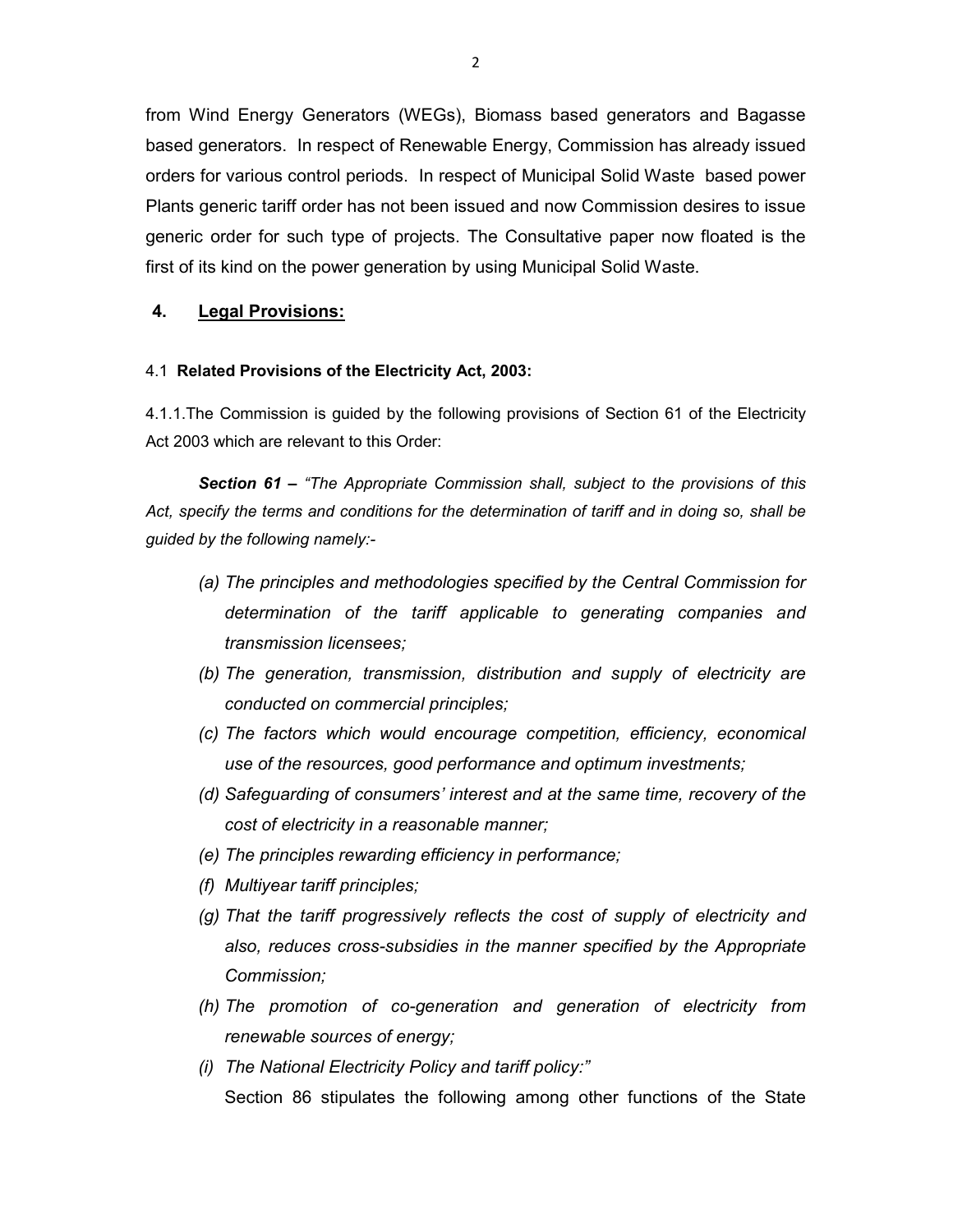Commission.

Section 86(1)(e): "Promote cogeneration and generation of electricity from renewable sources of energy by providing suitable measures for connectivity with the grid and sale of electricity to any person, and also specify, for purchase of electricity from such sources, a percentage of the total consumption of electricity in the area of a distribution licensee;"

### 4.2. Related Provisions of the National Electricity Policy:

4.2.1 The guidelines stipulated in the National Electricity Policy on NCES, which are relevant, are reproduced below:

"(1)Clause 5.2.20: Feasible potential of non-conventional energy resources, mainly small hydro, wind and biomass would also need to be exploited fully to create additional power generation capacity. With a view to increase the overall share of non-conventional energy sources in the electricity mix, efforts will be made to encourage private sector participation through suitable promotional measures.

(2)Clause 5.12.1: Non-conventional sources of energy being the most environment friendly, there is an urgent need to promote generation of electricity based on such sources of energy. For this purpose, efforts need to be made to reduce the capital cost of projects based on non-conventional and renewable sources of energy. Cost of energy can also be reduced by promoting competition within such projects. At the same time, adequate promotional measures would also have to be taken for development of technologies and a sustained growth of these sources.

(3) Clause 5.12.2: The Electricity Act 2003 provides that co-generation and generation of electricity from non-conventional sources would be promoted by the SERCs by providing suitable measures for connectivity with grid and sale of electricity to any person and also by specifying, for purchase of electricity from such sources, a percentage of the total consumption of electricity in the area of a distribution licensee. Such percentage for purchase of power from nonconventional sources should be made applicable for the tariffs to be determined by the SERCs at the earliest. Progressively the shares of electricity from non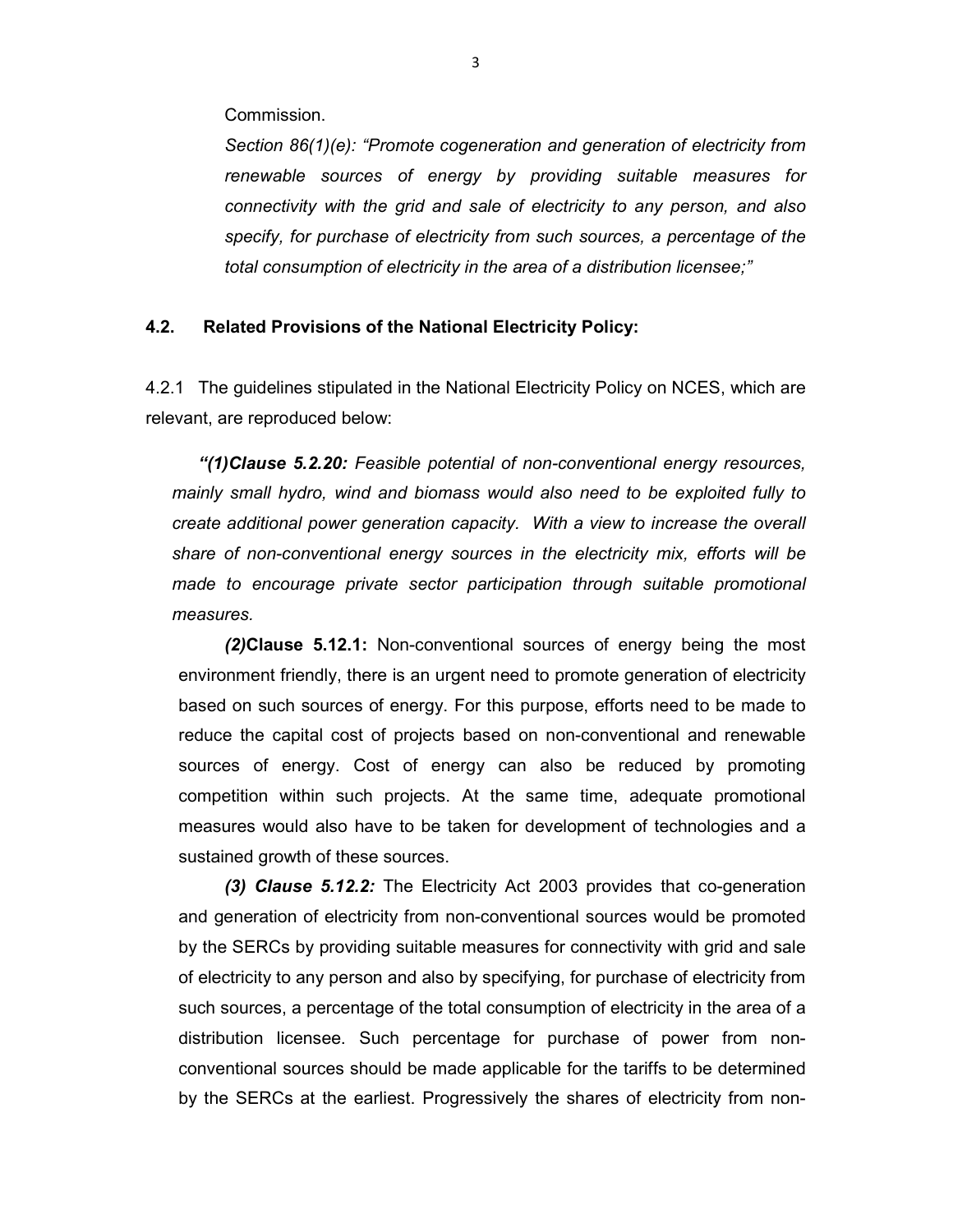conventional sources would need to be increased as prescribed by State Electricity Regulatory Commissions. Such purchase by distribution companies shall be through competitive bidding process. Considering the fact that it will take some time before non-conventional technologies compete, in terms of cost, with conventional sources, the Commission may determine an appropriate differential in prices to promote these technologies. "

#### 4.3 Related Provisions in the Tariff Policy

4.3.1 The Commission is also guided by the following specific provisions of the Tariff Policy of Government of India (Ministry of Power) relating to Renewable Energy Sources:

" (1) Clause 5(7) (i): Tariff fixation for all electricity projects (generation, transmission and distribution) that result in lower Green House Gas (GHG) emissions than the relevant baseline should take into account the benefits obtained from the Clean Development Mechanism(CDM) into consideration, in a manner so as to provide adequate incentive to the project developers.

(2) Clause 6.0: Accelerated growth of the generation capacity sector is essential to meet the estimated growth in demand. Adequacy of generation is also essential for efficient functioning of power markets. At the same time, it is to be ensured that new capacity addition should deliver electricity at most efficient rates to protect the interests of consumers. This policy stipulates the following for meeting these objectives.

(3) Clause 6.4(1): Pursuant to provisions of section  $86(1)(e)$  of the Act, the appropriate Commission shall fix a minimum percentage of the total consumption of electricity in the area of a distribution licensee for purchase of energy from renewable energy sources, taking into account availability of such resources and its impact on retail tariffs. Cost of purchase of renewable energy shall be taken into account while determining tariff by SERCs. Long term growth trajectory of Renewable Purchase Obligations (RPOs) will be prescribed by the Ministry of Power in consultation with MNRE.

Provided that cogeneration from sources other than renewable sources shall not be excluded from the applicability of RPOs.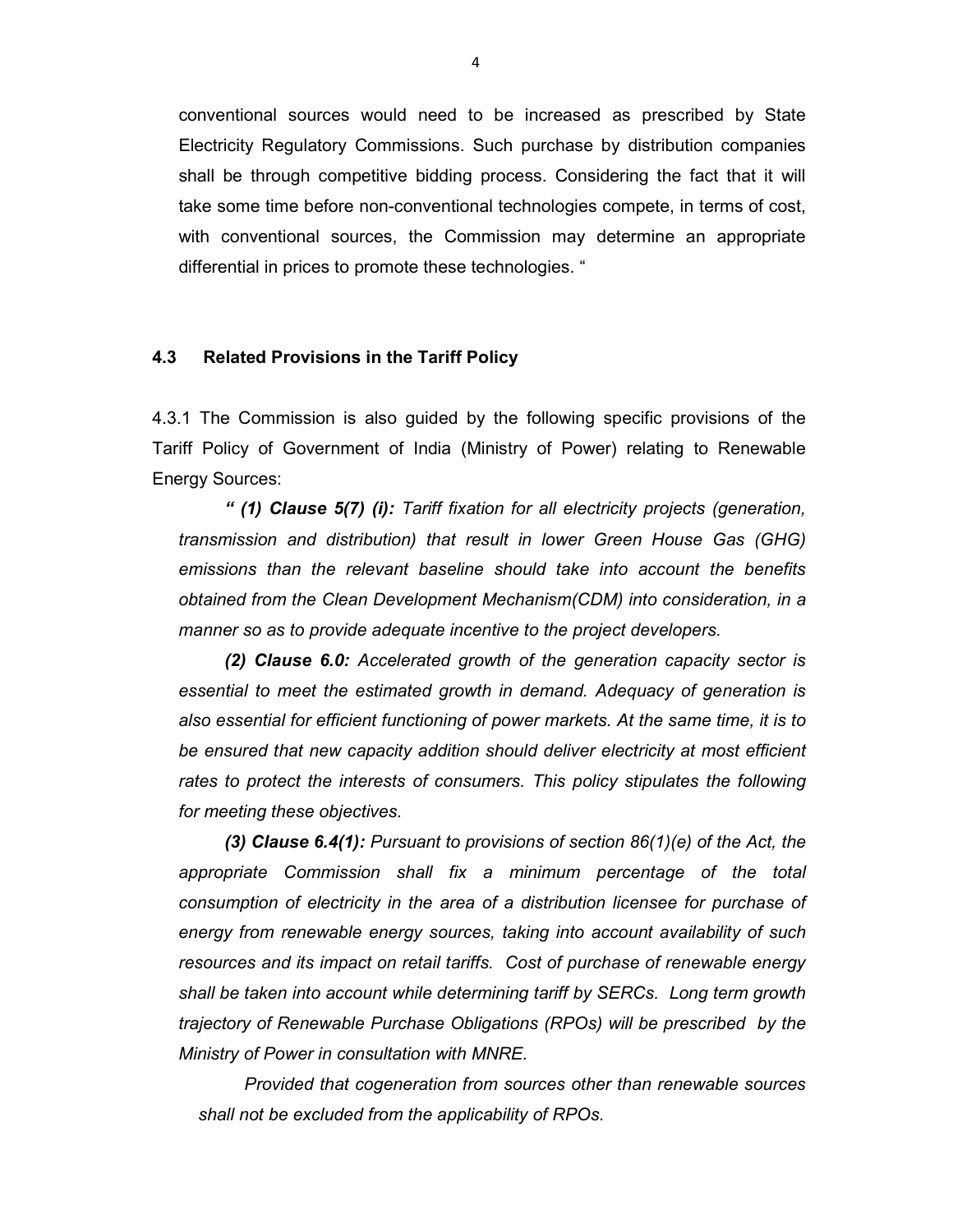(4) Clause 6.4(2): States shall endeavor to procure power from renewable energy sources through competitive bidding to keep the tariff low, except from the waste to energy plants. Procurement of power by Distribution Licensee from renewable energy sources from projects above the notified capacity, shall be done through competitive bidding process, from the date to be notified by the Central Government.

However, till such notification, any such procurement of power from renewable energy sources projects, may be done under Section 62 of the Electricity Act, 2003. While determining the tariff from such sources, the Appropriate Commission shall take into account the solar radiation and wind intensity which may differ from area to area to ensure that the benefits are passed on to the consumers.

### 5. Promotion of New and Renewable sources of Energy:

5.1 In order to promote new and renewable sources of energy, the Commission has prescribed the minimum percentage of electrical energy which each obligated entity shall purchase from new and renewable sources generators. The obligated entity shall comply with the provisions as stipulated in the Commission's Renewable Purchase Obligations Regulations, 2010, as amended from time to time.

### 6. Applicability of the proposed Order:

6.1 The tariff fixed in this Consultative paper shall be applicable to all Municipal Solid Waste (MSW) based power generating plants in the State of Tamil Nadu commissioned on or after the date of issue of the order for sale of electricity to the distribution licensee. The open access charges and other terms and conditions specified in this Order shall be applicable to all the municipal solid waste projects irrespective of their date of commissioning.

6.2 The Ministry of Power, Government of India vide Gazette Notification dated 28-01-2016 issued the revised Tariff Policy and provided compulsory procurement of 100% power produced from all the Waste-to-Energy plants in the State by the Distribution Licensees for disposal of waste besides generation of electricity.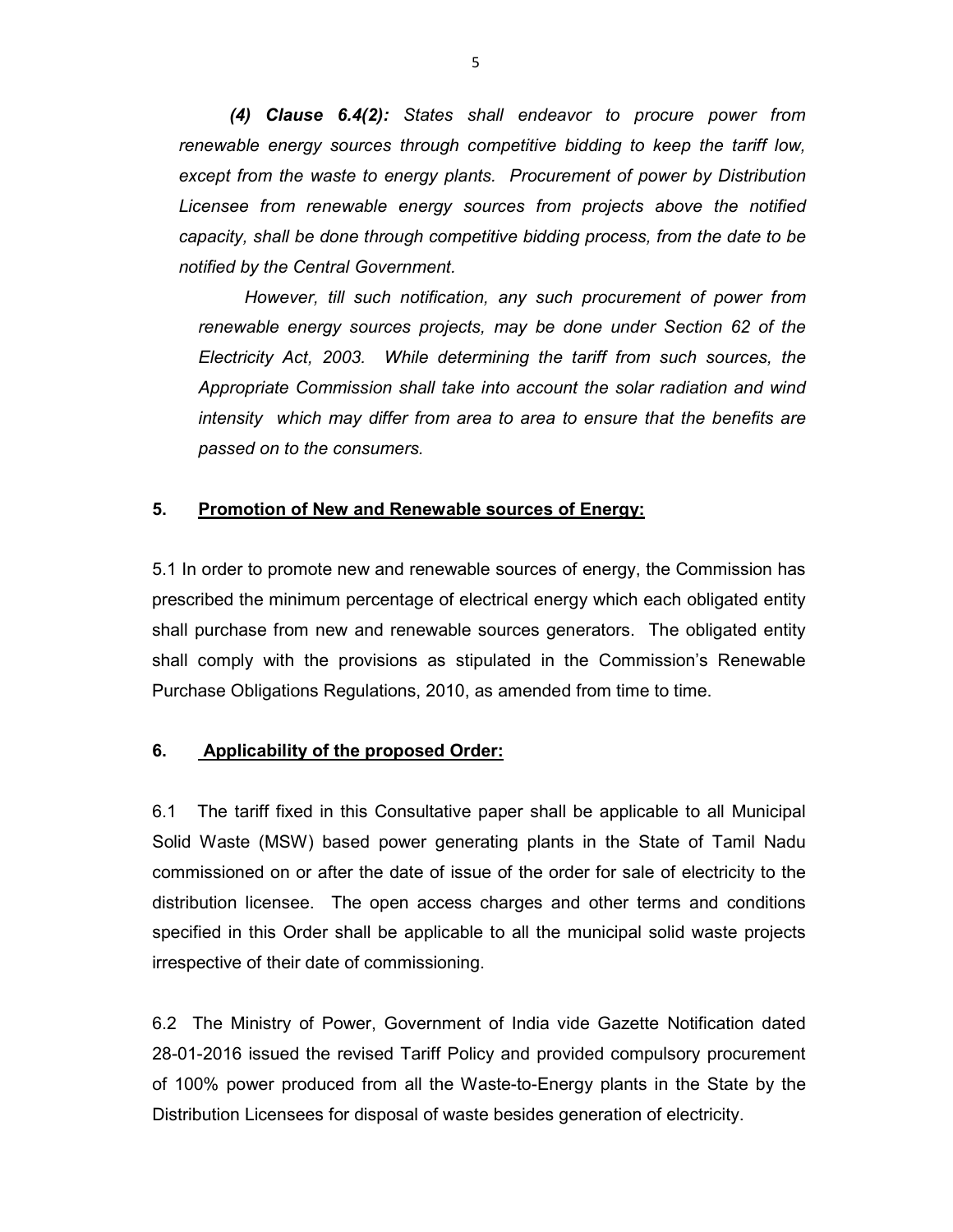6.3 In exercise of powers vested under Section 86(1)(a), (b) and (c) read with (e ) and Section 62(1) of the Electricity Act, 2003 and all other powers enabling it in this behalf, through this approach paper, the Tamil Nadu Electricity Regulatory Commission proposes to determine tariff and related dispensation for the purchase of power by the Distribution Licensees from municipal solid waste based power generating plants in the State.

## 7. Tariff Review Period/Control Period

The tariff determined in this particular control period shall apply to all projects which are commissioned within that period and the tariff determined for a project shall remain in effect for the whole project life of 20 years from the date of grid connectivity i.e. the date of commissioning.

### 8. Tariff Determination Process

8.1 The Commission has issued the Regulations on Power Procurement from New and Renewable Sources of Energy Regulation, 2008. Important provisions of the Regulation which emphasis on promotion of NCES is reproduced below for reference:

 " (1) The Commission shall follow the process mentioned below for the determination of tariff for the power from new and renewable sources based generators, namely:-

- a) initiating the process of fixing the tariff either suo motu or on an application filed by the distribution licensee or by the generator.
- b) inviting public response on the suo motu proceedings or on the application filed by the distribution licensee or by the generator.
- c) Omitted
- d) issuing general / specific tariff order for purchase of power from new and renewable sources based generators. "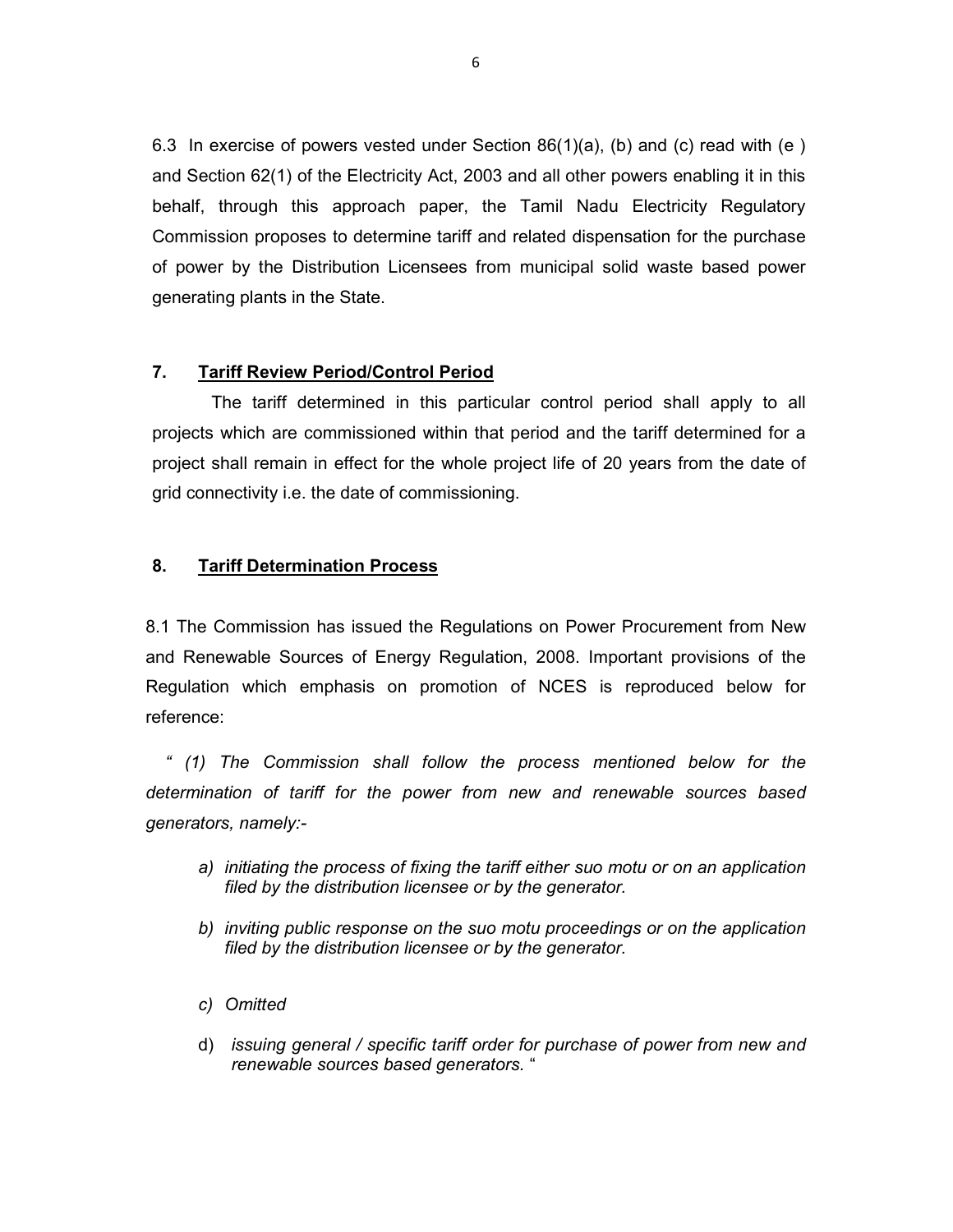#### 9. Tariff / Pricing Methodology

9.1 Tariff /Pricing Methodology specified in Regulation 4 of the Commission's New and Renewable Sources of Energy Regulation, 2008 also details the basic guidelines on the Tariff / Pricing Methodology. Important provisions in the Regulations are reproduced below:

" (2) While deciding the tariff for power purchase by distribution licensee from new and renewable sources based generators, the Commission shall, as far as possible, be guided by the principles and methodologies specified by:

(a) Central Commission

- (b) National Electricity Policy
- (c) Tariff Policy
- (d) Rural Electrification Policy
- (e) Forum of Regulators (FOR)
- (f) Central and State Governments

(3) The Commission shall, by a general or specific order, determine the tariff for the purchase of power from each kind of new and renewable sources based generators by the distribution licensee. In case of small hydro projects with a capacity of more than 5MW but not exceeding 25 MW capacities, Commission decide the tariff on case to case basis.

 Provided where the tariff has been determined by following transparent process of bidding in accordance with the guidelines issued by the Central Government, as provided undersection 63 of the Act, the Commission shall adopt such tariff.

(4) While determining the tariff, the Commission may, to the extent possible consider to 'permit an allowance / disincentive based on technology, fuel, market risk, environmental benefits and social impact etc., of each type of new and renewable source.

(5) While determining the tariff, the Commission shall adopt appropriate financial and operational parameters.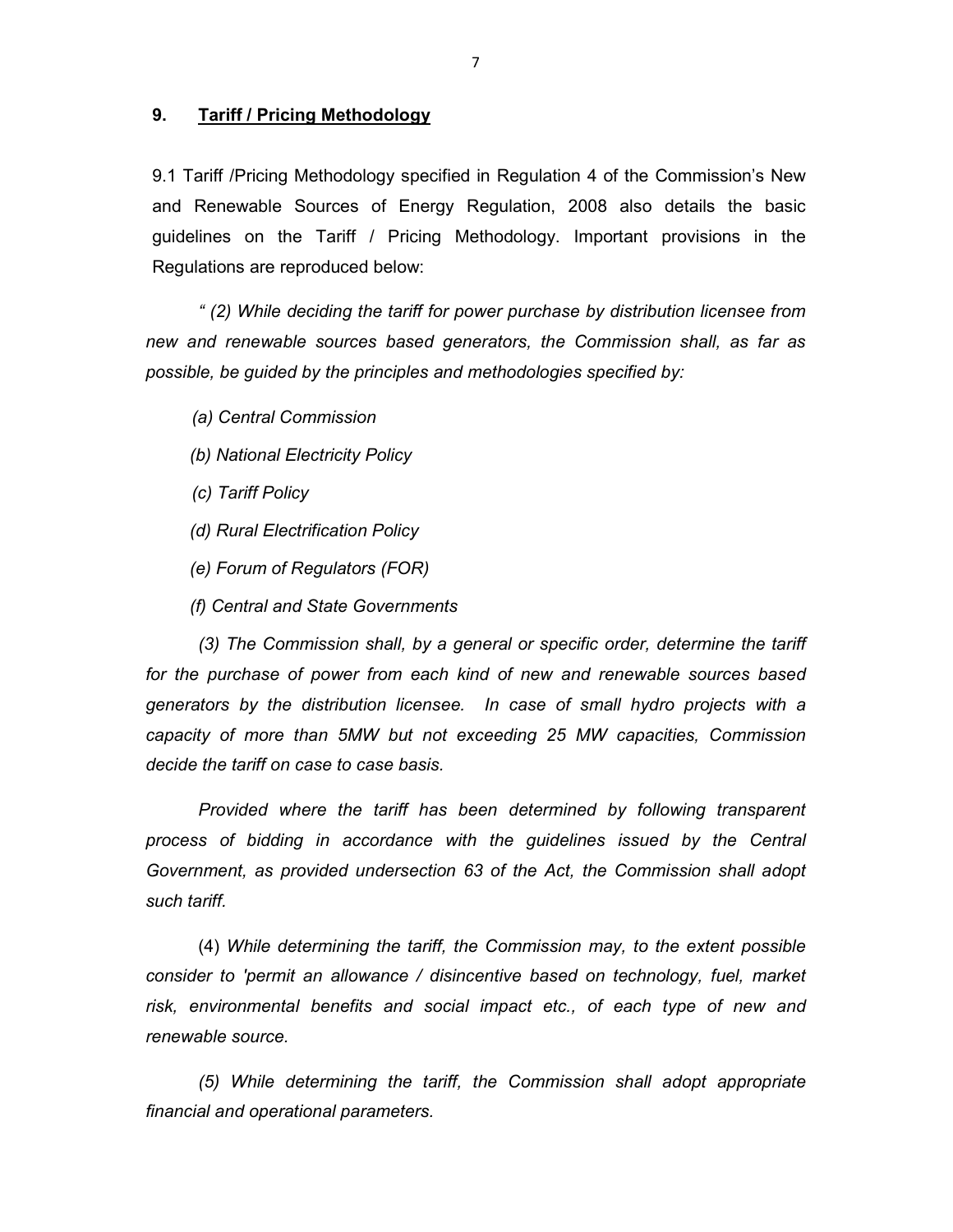(6) While determining the tariff, the Commission may adopt appropriate tariff methodology. "

### 10. Cost-Plus Tariff Determination

10.1 Regulation 4(6) of "Power Procurement from New and Renewable Sources of Energy Regulations, 2008" empowers the Commission to adopt "appropriate tariff methodology" to determine the tariff for generation of energy from municipal solid waste. Cost- plus tariff determination is a more practical method. It can be easily designed to provide adequate returns to the investor and a surety of returns will lead to larger investment in municipal solid waste plants. On 07-10-2015, the CERC had issued CERC (Terms and Conditions for tariff determination from Renewable Energy Sources) (Fourth Amendment) Regulations, 2015 specifying the norms and terms and conditions for various non-conventional sources of energy including power from municipal solid waste in its Amendment dated 07-10-2015.

### 11. Single Part Tariff

11.1 Two part tariff is generally adopted when the variable component is significant. As the municipal solid waste plant does not require any purchase of Fuel, the Fuel Cost, Gross Calorific Value and Specific Fuel Consumption are considered as not applicable. Hence, the Commission proposes to adopt single part levellised tariff for fixed cost as adopted by CERC.

#### 12. Tariff Components:

12.1 The Commission has carried out a detailed analysis of the existing policies/procedures and commercial mechanisms in respect of power generation from municipal solid waste power plants. The tariff determined in a cost plus scenario, would depend significantly on the following operating and financial parameters:

- 1. Capital Cost
- 2. Life of Plant and Machinery
- 3. Plant Load Factor
- 4. Debt-Equity ratio
- 5. Term of loan and Interest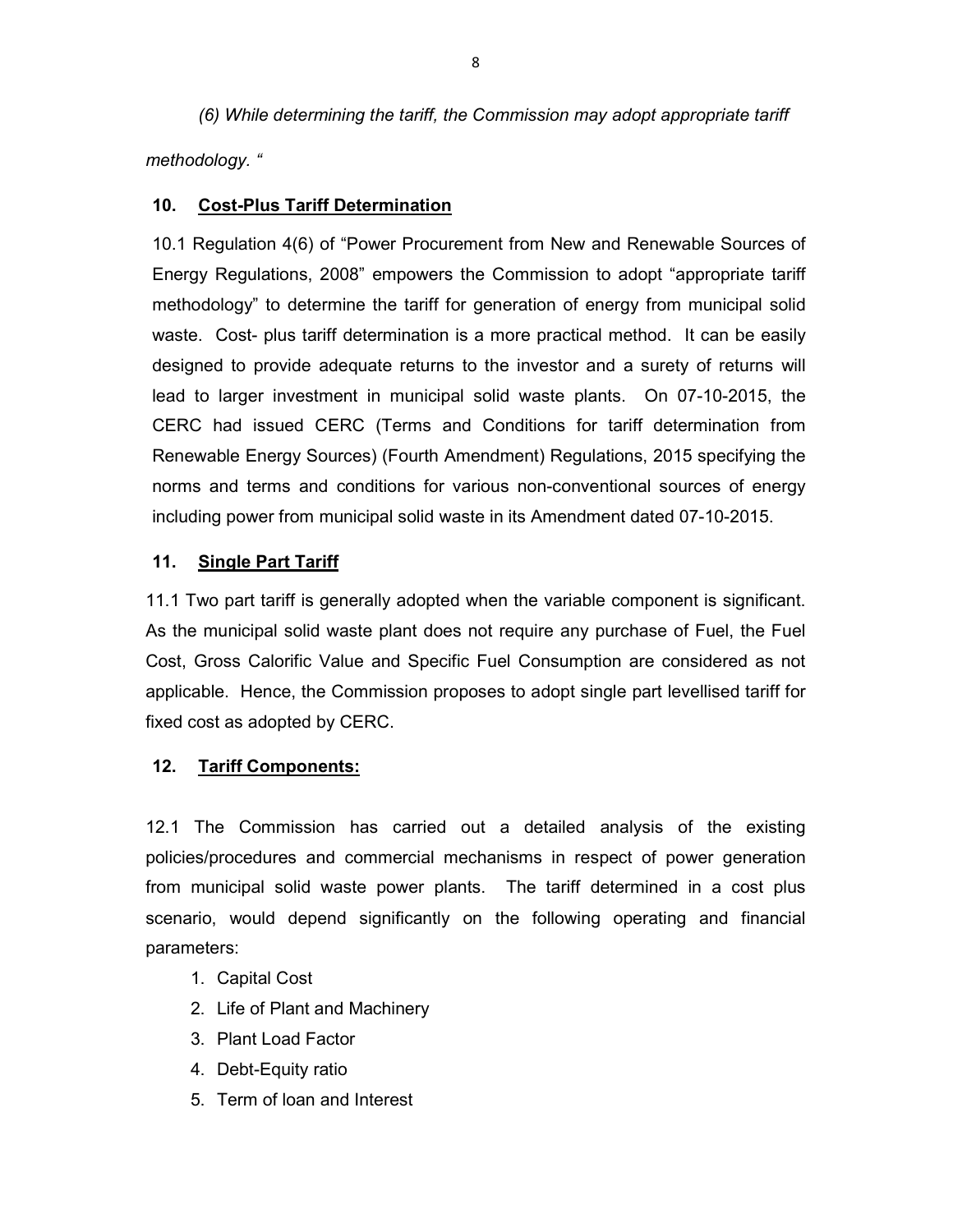- 6. Return on Equity
- 7. Components of Working Capital
- 8. Interest on Working Capital
- 9. Operation and Maintenance Expenses
- 10. Depreciation
- 11. Auxiliary Consumption
- 12. Fuel Cost

#### 12.2. Capital Cost:

 12.2.1 The Capital cost is one of the most important parameters for municipal solid waste power projects for tariff determination. The CERC in its Statement of Reasons dated 07<sup>th</sup> October 2015 has discussed in detail for fixing the Capital Cost for the municipal solid waste power projects.

 5.3.6. …………"Considering the comparable nature of technology of biomass and waste to energy plants, the normative capital cost for the Rankine Cycle Combustion based Power Plants utilizing MSW as input shall be in accordance with Biomass Power plant with additional cost consideration for the requirement of a larger boiler and more sophisticated equiments to control flue gas emissions.

 In view of the above, the CERC has fixed a Capital Cost of Rs.15.00 Crores/MW. As the capital cost for preprocessing comes to around 35%-40% of entire capital cost, 40% of the capital cost has been considered as a capital cost of preprocessing facility for MSW.

 The capital cost adopted/ proposed by other Regulatory Commissions are as follows:

| <b>Electricity</b><br><b>Regulatory</b><br><b>Commission</b> | Date of Order/<br><b>Regulation</b>   | <b>Capital Cost</b>                                                                                   |
|--------------------------------------------------------------|---------------------------------------|-------------------------------------------------------------------------------------------------------|
| <b>CERC</b>                                                  | <b>Regulation dated</b><br>07-10-2015 | a) Rs.15.00 Crores/ MW based on<br>Rankine Cycle technology application<br>for municipal solid waste. |
| Telengana                                                    | Order dated 13-06-2016                | <b>MSW - Rs.14.00 Crores</b>                                                                          |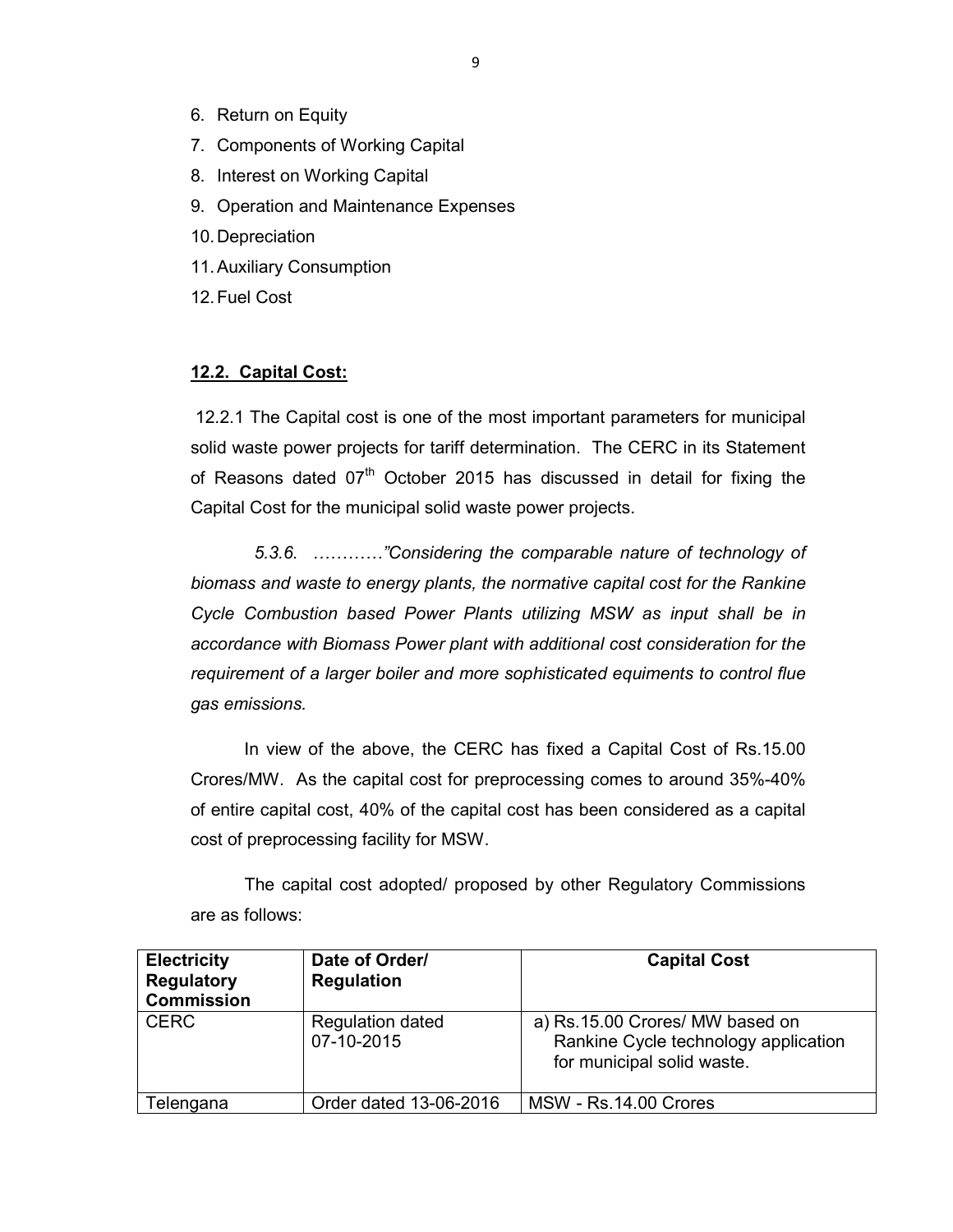|              | in O.P.No.18 of 2016<br>(RDF/MSW)                                                                                                                                                                                                                              |                                                                                                  |
|--------------|----------------------------------------------------------------------------------------------------------------------------------------------------------------------------------------------------------------------------------------------------------------|--------------------------------------------------------------------------------------------------|
| <b>MPERC</b> | March 2016 (only for<br><b>MSW Projects)</b>                                                                                                                                                                                                                   | Approach paper dated   Rs.15.00 Crores/MW (inclusive of Power<br>Evacuation Cost)                |
| <b>GERC</b>  | Order dated 4-8-2015 in<br>Petition No.1443 of 2014   Rs.17.78 Crores/MW<br>(MSW Project)                                                                                                                                                                      |                                                                                                  |
| <b>BERC</b>  | Order dated 24-9-2015 in   Rs.17.86 Crores/MW<br>Case No.22/ 2015.(MSW<br>Project)                                                                                                                                                                             |                                                                                                  |
| <b>JERC</b>  | regulations<br><b>Draft</b><br>Determination of Tariff for I<br>procurement of Power<br>from Wind,<br>Biogas,<br>Municipal Solid Waste<br>and Refuse Derived Fuel<br>based Power Projects)<br>Regulations, 2016<br>(for projects having CoD<br>upto 31-3-2020) | <b>MSW</b><br>FY2016-17 - Rs.15.00 Cr./MW                                                        |
| <b>UPERC</b> | <b>Captive and Renewable</b><br><b>Energy Generating Plants</b><br>Regulations, 2014, dated<br>20-1-2015                                                                                                                                                       | Only tariff is notified in this Regulations                                                      |
| Karnataka    | Concept paper dated 20-<br>11-2015 TERI Report<br>prepared for KERC.<br>(MSW projects)                                                                                                                                                                         | 600 TPD Project Technology<br>Biomethanation - Rs.18 Cr./MW and<br>Incineration - Rs.16.7 Cr./MW |

 Comparing the capital cost adopted by CERC and other Commissions, it is proposed to adopt a capital cost of Rs.15.00 Crores/MW including all costs.

## 12.3. Life of Plant and Machinery

12.3.1 The life of Plant and Machinery adopted /proposed by other commissions is as follows:

| <b>Electricity</b><br><b>Regulatory</b><br><b>Commission</b> | Date of Order/ Regulation                                | <b>Useful Life of Plant for</b><br><b>MSW</b> projects |
|--------------------------------------------------------------|----------------------------------------------------------|--------------------------------------------------------|
| <b>CERC</b>                                                  | <b>Regulation dated</b><br>07-10-2015                    | 20 years                                               |
| Telengana                                                    | Order dated 13-06-2016 in<br>O.P.No.18 of 2016 (RDF/MSW) | 20 years                                               |
| <b>MPERC</b>                                                 | Approach<br>March<br>dated<br>paper                      | years                                                  |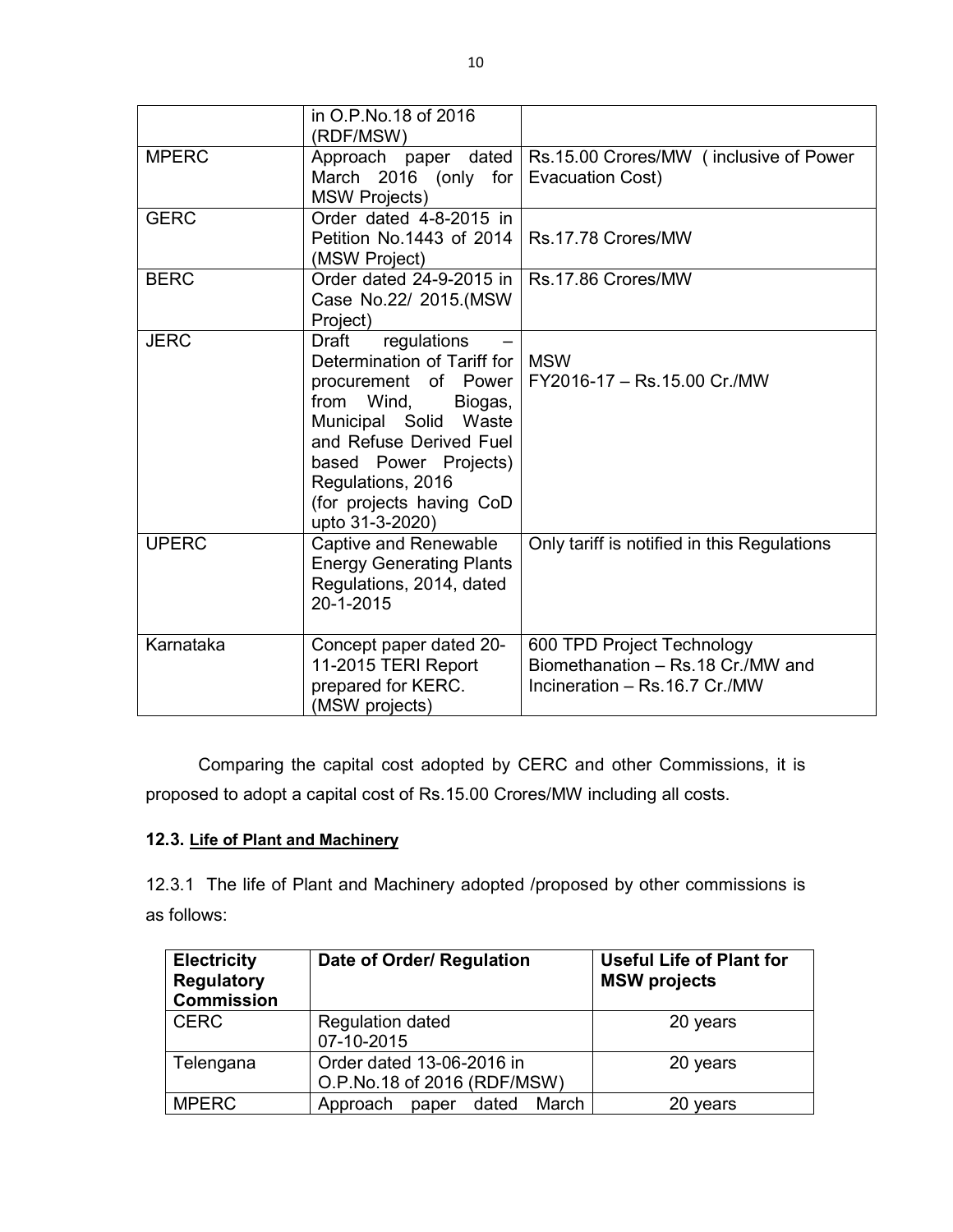|             | 2016 (only for MSW Projects)          |          |
|-------------|---------------------------------------|----------|
| <b>GERC</b> | Order dated 4-8-2015 in Petition      | 25 years |
|             | No.1443 of 2014 (MSW Project)         |          |
| <b>BERC</b> | Order dated 24-9-2015 in Case         | 25 years |
|             | No.22/ 2015. (MSW Project)            |          |
| <b>JERC</b> | Draft regulations - Determination     | 20 years |
|             | of Tariff for procurement of Power    |          |
|             | from Wind, Biogas, Municipal          |          |
|             | Solid Waste and Refuse Derived        |          |
|             | Fuel based Power Projects)            |          |
|             | Regulations, 2016                     |          |
|             | (for projects having CoD upto 31-     |          |
|             | $3 - 2020$                            |          |
| Karnataka   | Concept paper dated 20-11-2015        | 20 years |
|             | <b>TERI Report prepared for KERC.</b> |          |
|             | (MSW projects)                        |          |

12.3.2 Commission proposes to adopt 20 years as useful life of Plant and Machinery

for MSW based power projects.

# 12.4. PLANT LOAD FACTOR (PLF):

12.4.1. The life of Plant Load Factor adopted /proposed by other commissions is as follows:

| <b>Electricity</b><br><b>Regulatory</b><br><b>Commission</b> | Date of Order/<br><b>Regulation</b>                                  | <b>PLANT LOAD FACTOR</b>                                                                                                                              |
|--------------------------------------------------------------|----------------------------------------------------------------------|-------------------------------------------------------------------------------------------------------------------------------------------------------|
| <b>CERC</b>                                                  | <b>Regulation dated</b><br>07-10-2015                                | 1) During stabilization - 65%<br>and during the remaining period of first<br>year (after stabilization) - 65%<br>2) From $2^{nd}$ year onwards $-75%$ |
| Telengana                                                    | Order dated 13-06-<br>2016 in O.P.No.18 of<br>2016 (RDF/MSW)         | $1st$ Year - 65.0%<br>$2nd$ Year onwards - 75.0%                                                                                                      |
| <b>MPERC</b>                                                 | Approach paper dated<br>March 2016 (only for<br><b>MSW Projects)</b> | $1st$ year – 65% and<br>75% from $2^{nd}$ year onwards                                                                                                |
| <b>GERC</b>                                                  | Order dated 4-8-2015<br>in Petition No.1443 of<br>2014 (MSW Project) | a)During 1 <sup>st</sup> year of stabilization 60%<br>and<br>b) from $2^{nd}$ year onwards 85.6%                                                      |
| <b>BERC</b>                                                  | Order dated 24-9-2015                                                | a)During 1 <sup>st</sup> year of stabilization 60%                                                                                                    |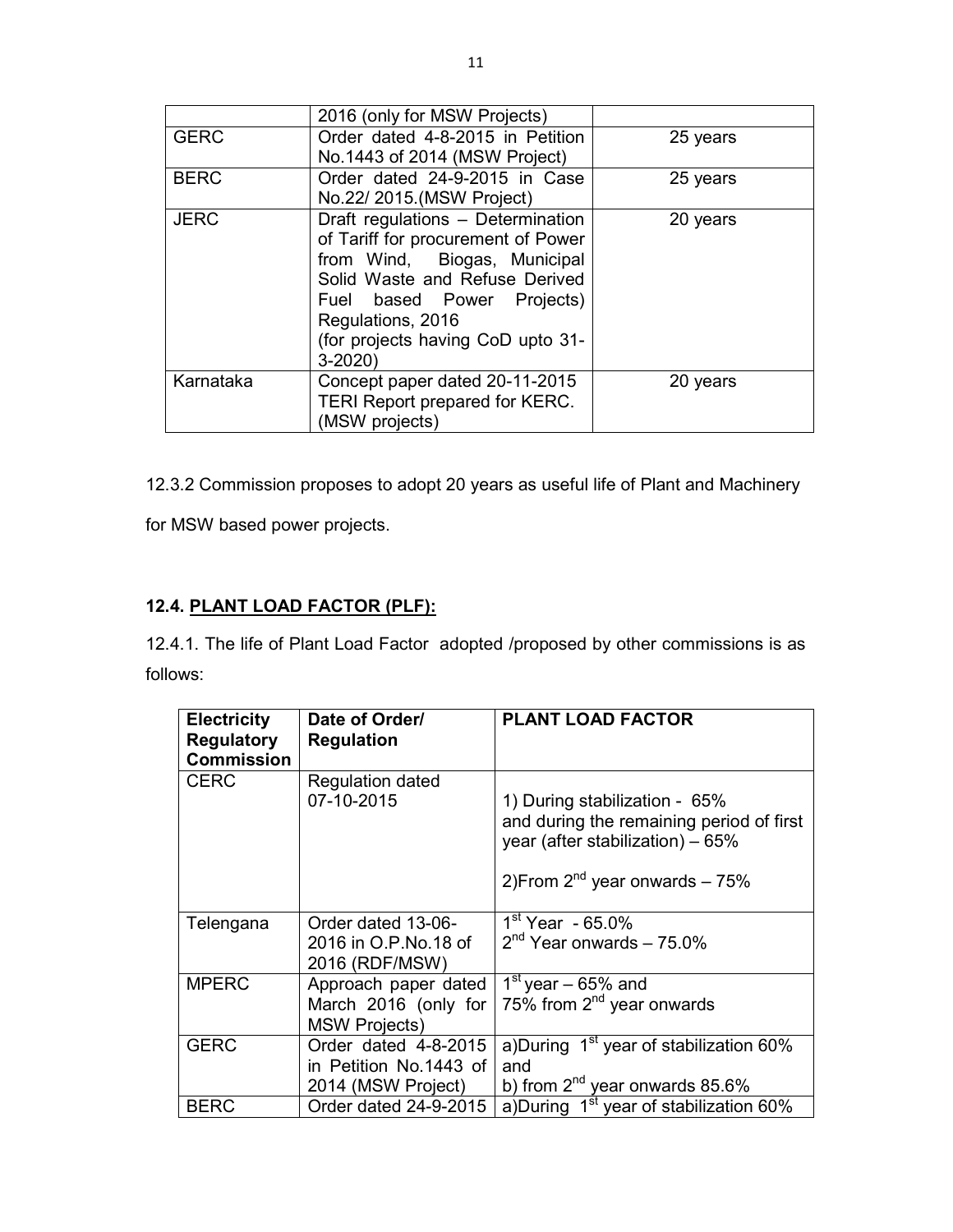|              | No.22/<br>in<br>Case                                                                                                                                                                                            | and                                                               |
|--------------|-----------------------------------------------------------------------------------------------------------------------------------------------------------------------------------------------------------------|-------------------------------------------------------------------|
|              | 2015.(MSW Project)                                                                                                                                                                                              | b) from $2^{nd}$ year onwards 85.6%                               |
| <b>JERC</b>  | regulations<br>Draft<br>Determination of Tariff<br>for procurement of<br>Power from<br>Wind,<br>Municipal<br>Biogas,<br>Solid Waste<br>and<br>Refuse Derived Fuel<br>based Power Projects)<br>Regulations, 2016 | a) During first year 65% and<br>b) From $2^{nd}$ year onwards 75% |
| <b>UPERC</b> | Captive and<br>Renewable Energy<br><b>Generating Plants</b><br>Regulations, 2014,<br>dated<br>20-1-2015                                                                                                         | 70%                                                               |
| Karnataka    | Concept paper dated<br>20-11-2015 TERI<br>Report prepared for<br>KERC.<br>(MSW projects)                                                                                                                        | 70%                                                               |

12.4..2.1In respect of PLF Commission proposes to adopt a normative PLF level of 75% for MSW based projects. For any generation beyond the normative PLF, an incentive would be adequate for the additional efforts and to meet the wear and tear of the plant and equipment and therefore Commission proposes an incentive of 25 paise per unit which is already in practice in respect of Conventional Power Stations and for Bagasse based co-generation plants.

### 12.5 .Debt-Equity ratio

12.5.1. Commission has adopted a Debt-Equity ratio of 70:30 in all the other Renewable Sources based Tariff Orders viz. Solar, Wind, Biomass based power plants and Bagasse based Co-generation Plants. Hence, in respect of municipal solid waste plants also, Commission desires to adopt a Debt-Equity ratio of 70:30.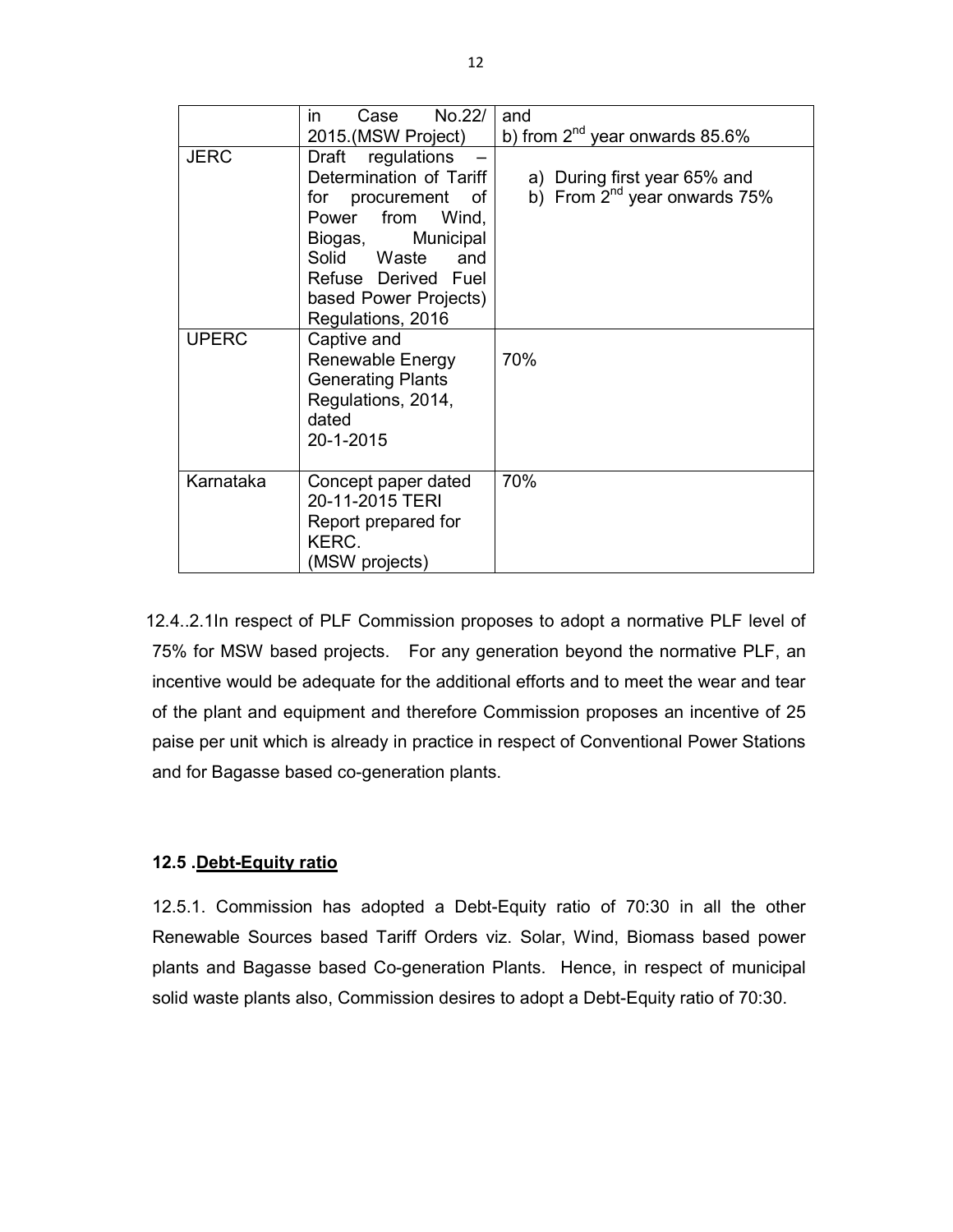# 12.6. Term of loan and Interest:

12.6.1. Commission in all other Renewable Sources based Tariff Orders has adopted the term of loan as 10 (ten) years with a moratorium period of one year for the municipal solid waste projects.

12.6.2. The Interest on Debt adopted/ proposed by other Commissions is as follows:

| <b>Electricity</b><br><b>Regulatory</b><br><b>Commission</b> | Date of Order/ Regulation                                                                                                                                                                       | <b>Interest on Debt</b>                                                                                                                                                                                                                                                                        |
|--------------------------------------------------------------|-------------------------------------------------------------------------------------------------------------------------------------------------------------------------------------------------|------------------------------------------------------------------------------------------------------------------------------------------------------------------------------------------------------------------------------------------------------------------------------------------------|
| <b>CERC</b>                                                  | <b>Regulation dated</b><br>6-02-2012                                                                                                                                                            | equivalent to the<br>Rate<br>average SBI Base Rate<br>prevalent during the first<br>six months of the previous<br>year plus 300 basis points.<br>As per draft generic tariff<br>for<br>various<br>renewable<br>energy technologies for<br>2016-17 has notified a rate<br>of interest at 12.76% |
| Telengana                                                    | Order dated 13-06-2016 in<br>O.P.No.18 of 2016 (RDF/MSW)                                                                                                                                        | 12.00%                                                                                                                                                                                                                                                                                         |
| <b>MPERC</b>                                                 | Approach paper dated<br>March<br>2016 (MSW Projects)                                                                                                                                            | 12.00%                                                                                                                                                                                                                                                                                         |
| <b>GERC</b>                                                  | Order dated 4-8-2015 in Petition<br>No.1443 of 2014 (MSW Project)                                                                                                                               | 12.96%                                                                                                                                                                                                                                                                                         |
| <b>BERC</b>                                                  | Order dated 24-9-2015 in Case<br>No.22/ 2015.(MSW Project)                                                                                                                                      | 13.00%                                                                                                                                                                                                                                                                                         |
| <b>JERC</b>                                                  | Draft regulations - Determination<br>of Tariff for procurement of Power<br>from Wind, Biogas, Municipal<br>Solid Waste and Refuse Derived<br>based Power Projects)<br>Fuel<br>Regulations, 2016 | Avg. SBI Base Rate during<br>first 6 months of previous<br>year $+3%$                                                                                                                                                                                                                          |
| Karnataka                                                    | Concept paper dated 20-11-2015<br>TERI Report prepared for KERC.<br>(MSW projects)                                                                                                              | 12.00%                                                                                                                                                                                                                                                                                         |

12.6.3. CERC in its generic tariff order for various renewable energy technologies for FY2016-17 has adopted a rate of interest at 12.76% for FY2016-17. The rate has been derived based on the weighted average of Base rate prevalent during the first six months of FYT2015-16 (i.e.9.76%) plus 300 basis points which is equivalent to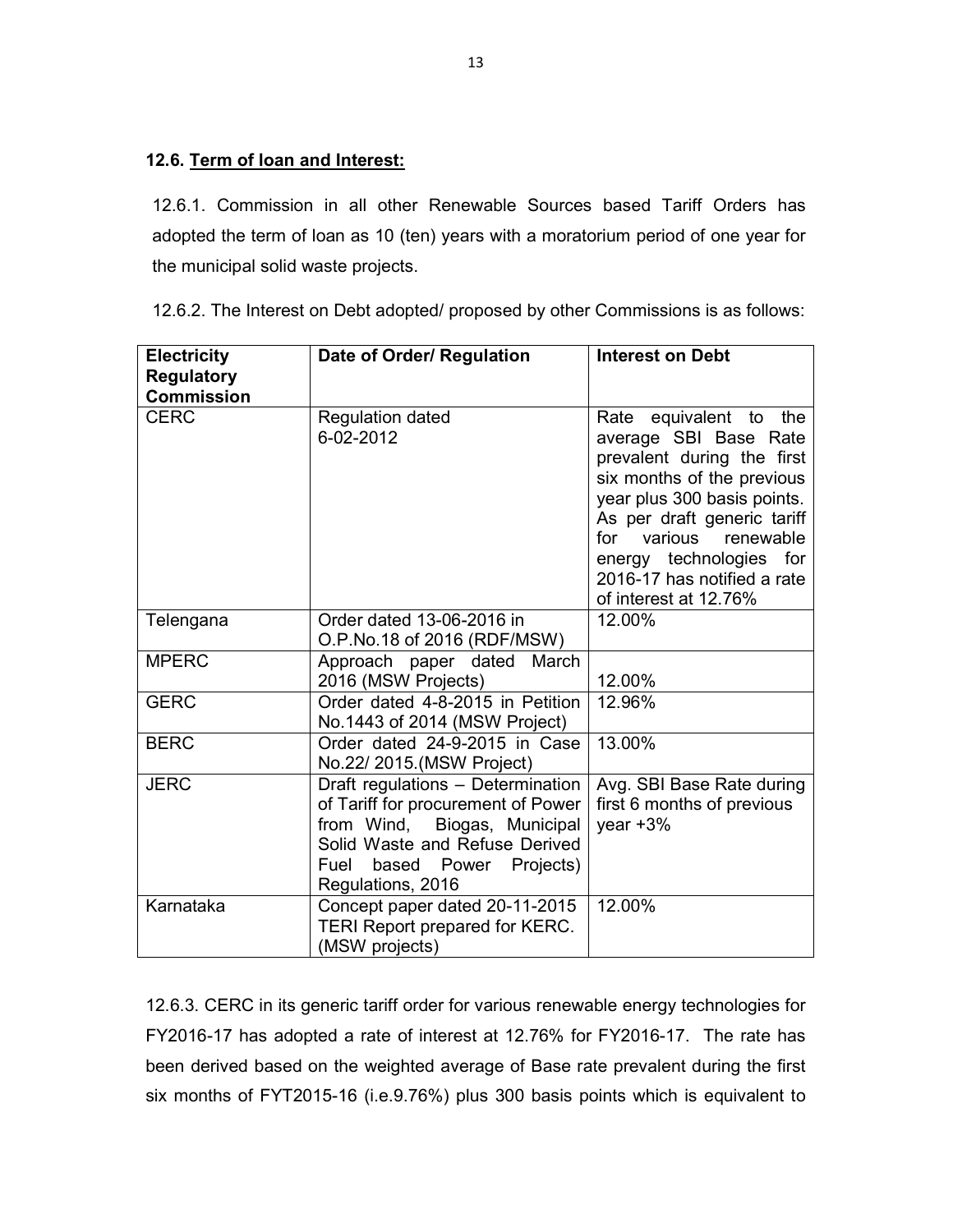interest rate of 12.76%. But the current scenario is that the rate of interest has further declining trend.

12.6.4. Hence, in the draft proposal, Commission proposes to adopt the rate of interest on debt as 12.76% p.a.

## 12.7. Return on Equity:

12.7.1. The Return on Equity adopted/proposed by other commissions is as follows:

| <b>Electricity</b><br><b>Regulatory</b> | Date of Order/ Regulation                                                 | <b>Return on Equity</b>            |
|-----------------------------------------|---------------------------------------------------------------------------|------------------------------------|
| <b>Commission</b>                       |                                                                           |                                    |
| <b>CERC</b>                             | <b>Regulation dated</b>                                                   | a) $20\%$ p.a. for the first 10    |
|                                         | 07-10-2015                                                                | years.                             |
|                                         |                                                                           | b)24% p.a. from $11^{th}$ year     |
|                                         |                                                                           | onwards.                           |
| Telengana                               | Order dated 13-06-2016 in O.P.No.18<br>of 2016 (RDF/MSW)                  | 16%                                |
| <b>MPERC</b>                            | Approach paper dated March 2016                                           | 20% pre-tax                        |
|                                         | (MSW Projects)                                                            |                                    |
| <b>GERC</b>                             | Order dated 4-8-2015 in Petition                                          | 14%                                |
|                                         | No.1443 of 2014 (MSW Project)                                             |                                    |
| <b>BERC</b>                             | Order dated 24-9-2015 in Case No.22/                                      | a)For $1st 10$ years @ 20%         |
|                                         | 2015.(MSW Project)                                                        | b) From $11^{th}$ year onwards     |
|                                         |                                                                           | 24%.                               |
| <b>JERC</b>                             | Draft regulations – Determination of Upto 10 <sup>th</sup> year – 20% and |                                    |
|                                         | Tariff for procurement of Power from                                      | from 11 <sup>th</sup> year onwards |
|                                         | Wind, Biogas, Municipal Solid Waste                                       | 24%                                |
|                                         | and Refuse Derived Fuel based Power                                       |                                    |
|                                         | Projects) Regulations, 2016                                               |                                    |
| Karnataka                               | Concept paper dated 20-11-2015 TERI                                       | 16%                                |
|                                         | Report prepared for KERC.                                                 |                                    |
|                                         | (MSW projects)                                                            |                                    |

12.7.2. The Tariff Regulations of the Commission stipulates 14% (post tax) RoE for conventional fuel based generating stations. With the objective of promoting renewable energy, Commission in its New and Renewable Energy Tariff Orders issued during 2009 considered 19.85% (pre-tax) RoE, wherein the RoE was adopted linking it to Minimum Alternate Tax and Income Tax(IT). Since these factors are changing frequently, the Commission in its Orders issued in 2012 relating to determination of tariff for NCES power (including the Bagasse based Co-gen plants Order No.7 of 2012, dated 31-07-2012), adopted a RoE of 19.85% (pre-tax) without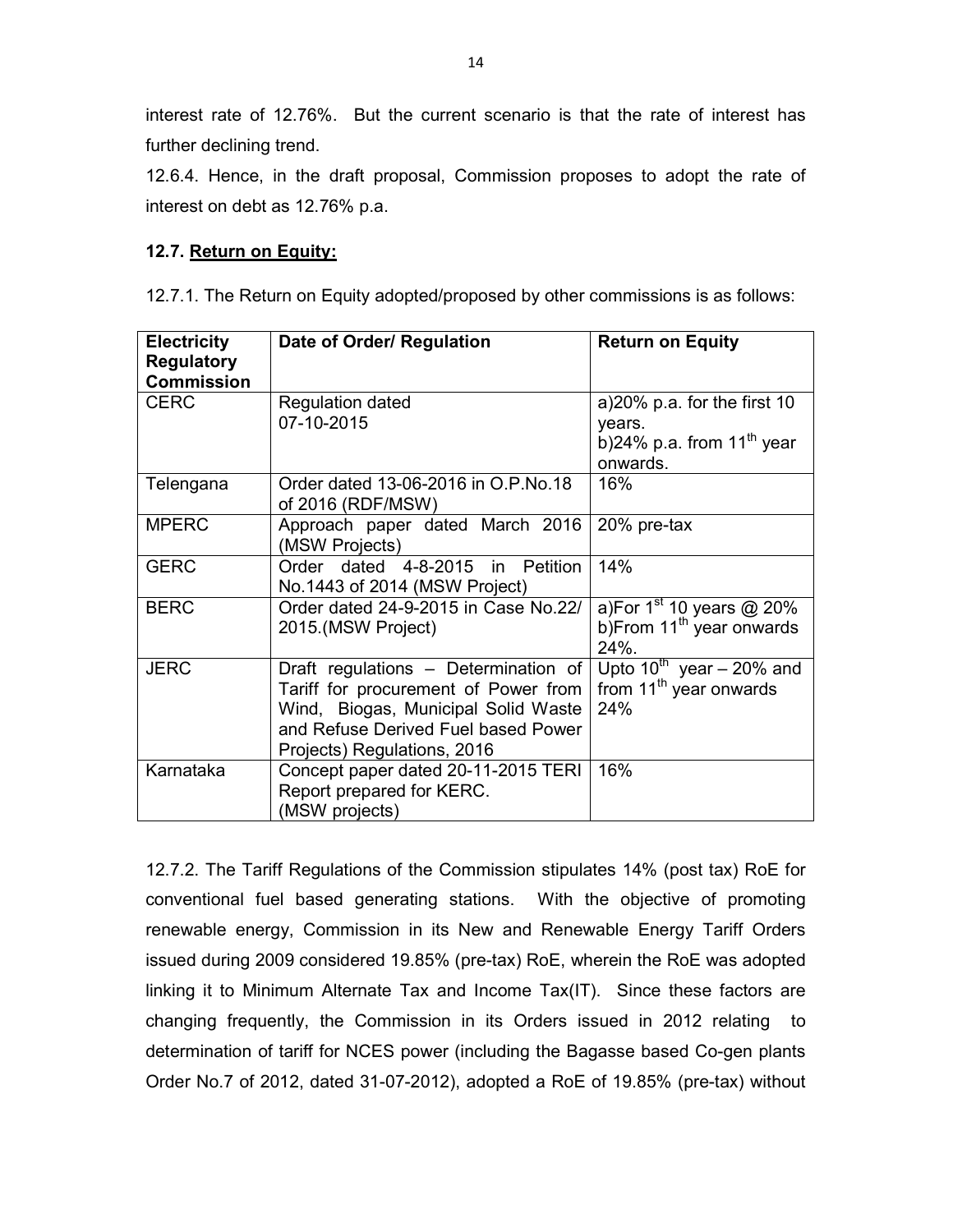linking to MAT and Income Tax. Hon'ble APTEL in its order dated 24-05-2013 in Appeal No. 197, 198, 200, 201 and 208 of 2012 and 6 of 2013 upheld the same.

12.7.3. Commission has adopted a RoE of 20% (pre-tax) per annum for Wind, Solar, Biomass based power plants and Bagasse based Cogeneration Plants without linking it to MAT and Income Tax. Hence, Commission proposes to adopt the same to the municipal solid waste power plants.

# 12.8. Components of Working Capital:

12.8.1. The components of Working Capital adopted by other Commissions are as follows:

| <b>Electricity</b><br><b>Regulatory</b> | Date of Order/<br><b>Regulation</b>                                                               | <b>Interest on Working Capital</b>                                                                                                                                                                                                                                                                                   |
|-----------------------------------------|---------------------------------------------------------------------------------------------------|----------------------------------------------------------------------------------------------------------------------------------------------------------------------------------------------------------------------------------------------------------------------------------------------------------------------|
| <b>Commission</b>                       |                                                                                                   |                                                                                                                                                                                                                                                                                                                      |
| <b>CERC</b>                             | <b>Regulation dated</b><br>07-10-2015                                                             | a)Fuel costs for four months equivalent to<br>normative PLF:<br>b) O & M Expenses for one month;<br>c)Receivables equivalent to 2(Two)<br>months of fixed and variable charges for<br>sale of electricity calculated on the target<br>PLF:<br>d) Maintenance spare $@$ 15% of operation<br>and maintenance expenses. |
| Telengana                               | Order dated 13-06-<br>2016 in O.P.No.18<br>of 2016 (RDF/MSW)                                      | a) O & M Expenses for one month.<br>b) Maintenance (% of $O$ & M) - 15%<br>c) Two months Receivables.                                                                                                                                                                                                                |
| <b>MPERC</b>                            | Approach<br>paper<br>dated March 2016 (<br><b>MSW Projects)</b>                                   | a) Operation & Maintenance expenses for<br>one month.<br>b) Receivables equivalent to 2 (two)<br>months of energy charges on sale of<br>electricity calculated on the normative<br>CUF.<br>c) Maintenance spares $@$ 15% of<br>operation & maintenance expenses.                                                     |
| <b>GERC</b>                             | Order<br>dated<br>4-8-<br>2015<br><b>Petition</b><br>in<br>No.1443<br>of<br>2014<br>(MSW Project) | a)O & M expenses @ 1%<br>b)One month receivables and<br>c) Maintenance Spares @ 1%                                                                                                                                                                                                                                   |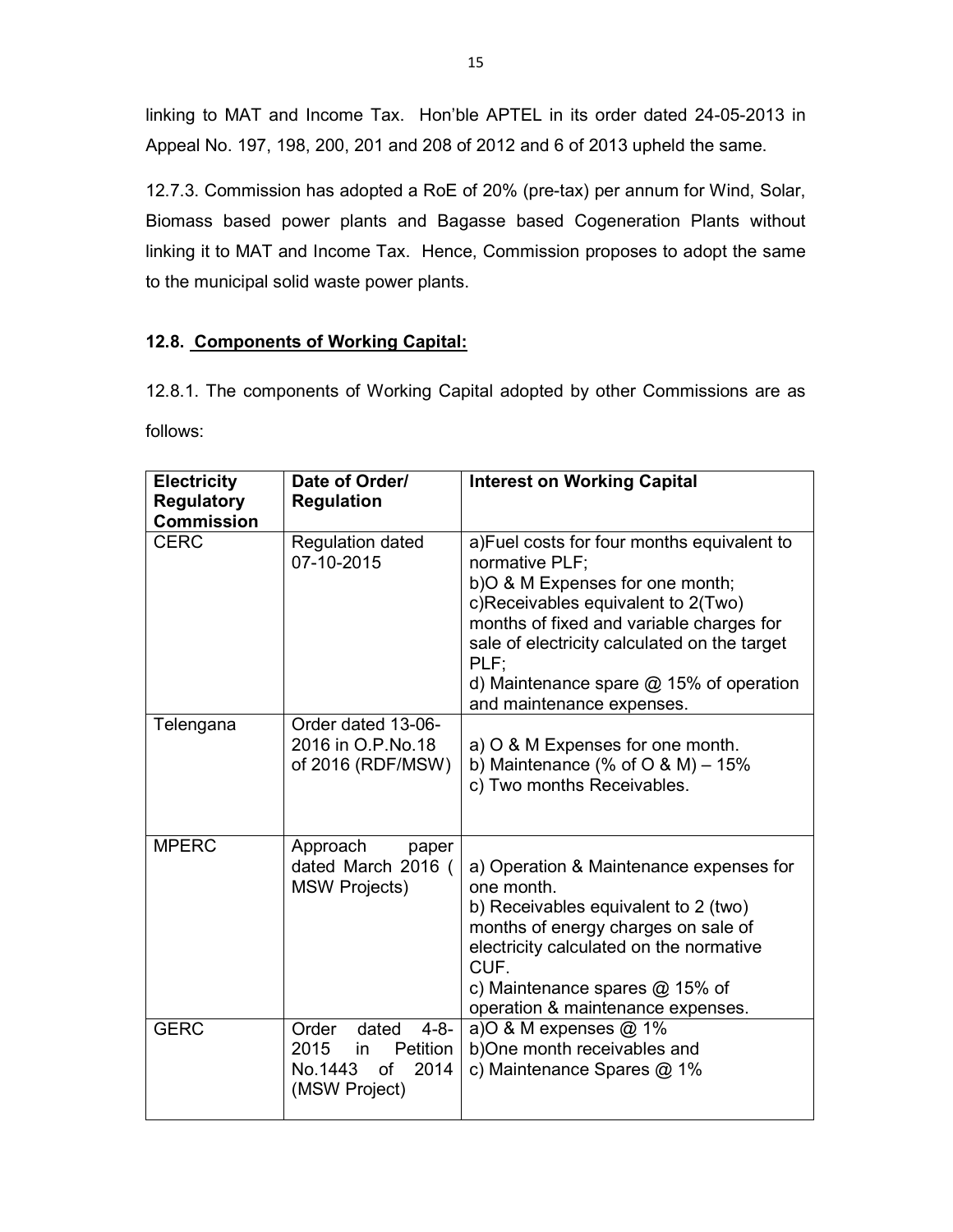| <b>BERC</b> | Order dated 24-9-<br>2015 in Case No.22/<br>(MSW)<br>2015.<br>Project)                                                                                                                                                          | a) O & M expenses $@$ 1%<br>b)Two month receivables and<br>c) Maintenance Spares $@$ 1%                                                                                                                                                                                                                       |
|-------------|---------------------------------------------------------------------------------------------------------------------------------------------------------------------------------------------------------------------------------|---------------------------------------------------------------------------------------------------------------------------------------------------------------------------------------------------------------------------------------------------------------------------------------------------------------|
| <b>JERC</b> | Draft regulations<br>Determination<br>оf<br>Tariff<br>for<br>of<br>procurement<br>Power from Wind,<br>Biogas, Municipal<br>Solid Waste<br>and<br><b>Refuse Derived Fuel</b><br>Power<br>based<br>Projects)<br>Regulations, 2016 | a) Fuel Cost for four (4) months<br>equivalent to normative PLF;<br>b) $\circ$ & M expenses for one (1) month;<br>c) Receivables equivalent to Two<br>months of fixed and variable<br>charges for sale of electricity<br>calculated on the target PLF;<br>d) Maintenance spares $@$ 15% of O &<br>M expenses. |

12.8.2. In respect of municipal solid waste there is no expenditure in respect of fuel

cost. Hence, Commission proposes to consider O & M expenses at one month and

Receivables at two months as components of working capital.

# 12.9. Rate of Interest on Working Capital:

12.9.1. The rate of Interest on Working Capital adopted by other Commissions is as follows:

| <b>Electricity</b><br><b>Regulatory</b><br><b>Commission</b> | Date of Order/ Regulation                                                                                        | <b>Rate of Interest on</b><br><b>Working Capital</b>                                                                                                             |
|--------------------------------------------------------------|------------------------------------------------------------------------------------------------------------------|------------------------------------------------------------------------------------------------------------------------------------------------------------------|
| <b>CERC</b>                                                  | <b>Regulation dated</b><br>7.10.2015                                                                             | the<br>Rate equivalent to<br>average SBI Base<br>Rate<br>prevalent during the first six<br>months of the previous year<br>350<br>basis<br>plus<br>points.(13.5%) |
| Telengana                                                    | Order dated 13-06-2016 in<br>O.P.No.18 of 2016 (RDF/MSW)                                                         | 12.50%                                                                                                                                                           |
| <b>MPERC</b>                                                 | Approach paper dated March 2016<br>(only for MSW Projects)                                                       | 12.50%                                                                                                                                                           |
| <b>GERC</b>                                                  | Order dated 4-8-2015 in Petition<br>No.1443 of 2014 (MSW Project)                                                | 12.96%                                                                                                                                                           |
| <b>BERC</b>                                                  | Order dated 24-9-2015 in Case<br>No.22/2015. (MSW Project)                                                       | 13.50%                                                                                                                                                           |
| <b>JERC</b>                                                  | Draft regulations - Determination of<br>Tariff for procurement of Power from<br>Biogas, Municipal Solid<br>Wind. | Interest rate equivalent to the<br>average SBI Base<br>Rate<br>prevalent during the first six                                                                    |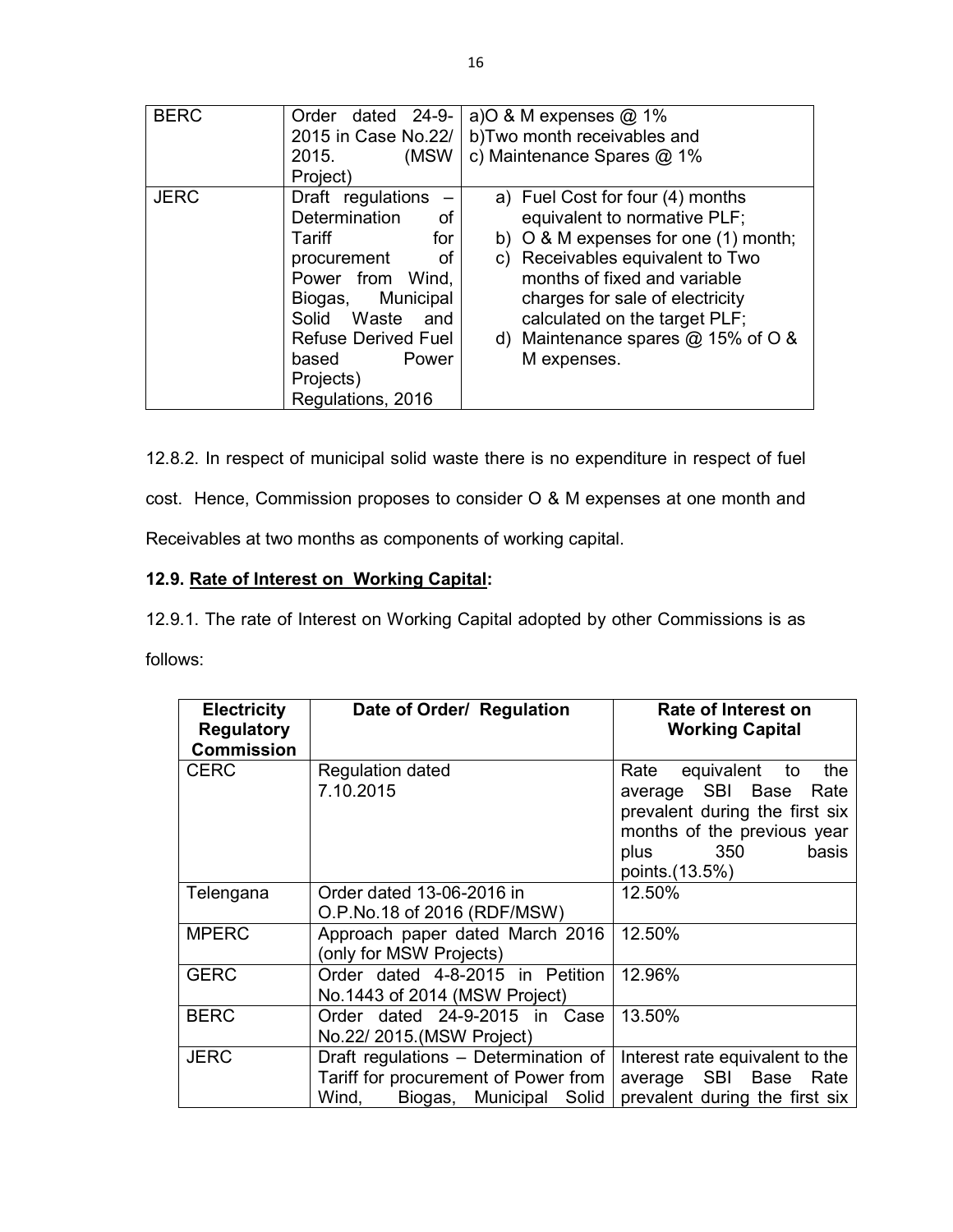|           | Waste and Refuse Derived Fuel   months of the previous year<br>based Power Projects) Regulations,   plus 350 basis points.<br>2016 |        |
|-----------|------------------------------------------------------------------------------------------------------------------------------------|--------|
| Karnataka | Concept paper dated 20-11-2015<br>TERI Report prepared for KERC.<br>(MSW projects)                                                 | 12.00% |

12.9.2. CERC in its generic tariff order for various renewable energy technologies for FY2016-17 has adopted a rate of interest at 13.26% for FY2016-17. This has been derived based on the weighted average of Base rate prevalent during the first six months of FYT2015-16 (i.e.9.76%) plus 350 basis points which is equivalent to interest rate of 13.26%. But the current scenario is that the rate of interest is in the declining trend.

12.9.3. Hence, in the draft proposal, Commission proposes to adopt the rate of interest as 13.26% for calculating Interest on Working Capital.

### 12.10. Operation & Maintenance Expenses:

12.10.1. The O & M Expenses adopted/proposed by other commissions are as follows:

| <b>Electricity</b><br><b>Regulatory</b><br><b>Commission</b> | Date of Order/<br><b>Regulation</b>                                  | O & M Expenses                                                                                                                          |
|--------------------------------------------------------------|----------------------------------------------------------------------|-----------------------------------------------------------------------------------------------------------------------------------------|
| <b>CERC</b>                                                  | <b>Regulation dated</b><br>07-10-2015                                | Normative O & M expenses for<br>FY2015-16 shall be $@$ 6% of<br>normative capital cost and<br>thereafter an escalation of 5.72%<br>p.a. |
| Telengana                                                    | Order dated 13-06-2016 in<br>O.P.No.18 of 2016<br>(RDF/MSW)          | Rs.84 lakhs per MW (6% of Capital<br>Cost) with an escalation of 5.72%<br>from 2 <sup>nd</sup> year onwards.                            |
| <b>MPERC</b>                                                 | Approach paper<br>dated<br>March<br>2016<br>(MSW<br>Projects)        | 5% of the capital cost in the first<br>year and thereafter a simple<br>escalation of 5.72% per annum                                    |
| <b>GERC</b>                                                  | Order dated 4-8-2015 in<br>Petition No.1443 of 2014<br>(MSW Project) | Rs.1.34Crores/MW with an annual<br>escalation of 5.72%                                                                                  |
| <b>BERC</b>                                                  | Order dated 24-9-2015 in<br>Case No.22/ 2015.(MSW                    | Rs.1.29 Crores/MW with an annual<br>escalation of 5.72%                                                                                 |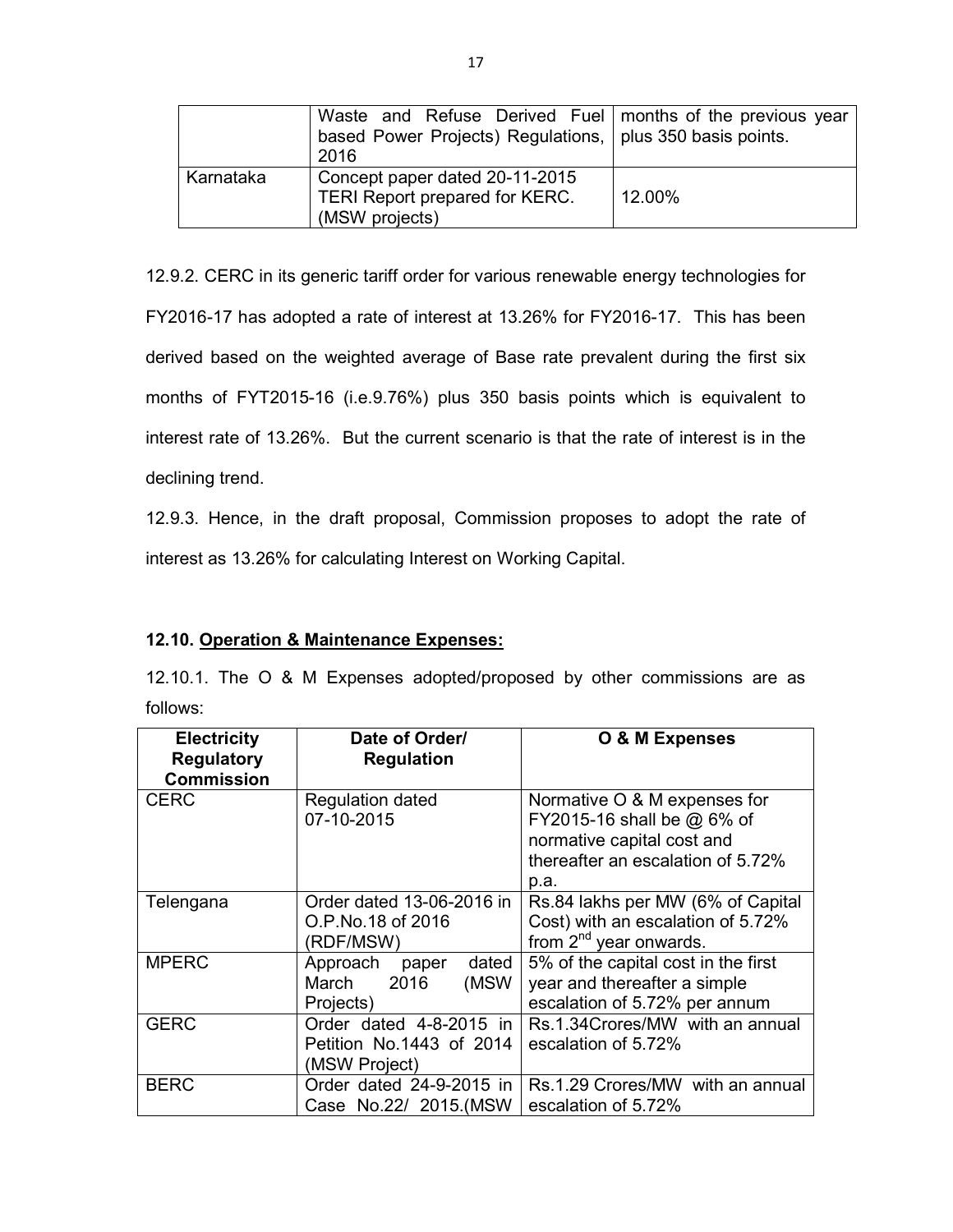|             | Project)                                                                                                                                                                                                                              |                                                                   |
|-------------|---------------------------------------------------------------------------------------------------------------------------------------------------------------------------------------------------------------------------------------|-------------------------------------------------------------------|
| <b>JERC</b> | Draft<br>regulations<br>$\overline{\phantom{m}}$<br>Determination of Tariff for<br>procurement of Power<br>from Wind,<br>Biogas,<br>Municipal Solid Waste and<br>Refuse Derived<br>Fuel<br>based Power Projects)<br>Regulations, 2016 | Rs.95.00 Lakhs/MW with an annual<br>escalation of 5.72% per annum |
| Karnataka   | Concept paper dated 20-<br>11-2015 TERI Report<br>prepared for KERC.<br>(MSW projects)                                                                                                                                                | Biomethanation - 5%<br>Incineration $-6\%$                        |

12.10.2. Commission proposes an O & M expense of 5% of the capital cost with an annual escalation of 5.72% on plant and machinery by reckoning 85% of the capital cost as the cost of plant and machinery. With regard to land and civil works, which constitutes 15% of capital investment, 0.90% of 15% of capital cost would be allowed as Operation and maintenance expenditure every year with an annual escalation of 5.72%.

# 12.11. Depreciation:

12.11.1 The rates of Depreciation adopted/proposed by other commissions are as follows:

| <b>Electricity</b><br><b>Regulatory</b><br><b>Commission</b> | Date of Order/<br><b>Regulation</b>                                  | <b>Depreciation</b>                                                                                                                             |
|--------------------------------------------------------------|----------------------------------------------------------------------|-------------------------------------------------------------------------------------------------------------------------------------------------|
| <b>CERC</b>                                                  | <b>Regulation dated</b><br>6-02-2012                                 | Depreciation at 5.83% for 12 years<br>and at 2.51% from 13 <sup>th</sup> year<br>onwards.                                                       |
| Telengana                                                    | Order dated 13-06-2016<br>in O.P.No.18 of 2016<br>(RDF/MSW)          | a) For $1st 12$ years $-5.83%$ and<br>b) 2.50% for the following 8<br>years.                                                                    |
| <b>MPERC</b>                                                 | dated<br>Approach<br>paper<br>2016<br>(MSW<br>March<br>Projects)     | 7% p.a. for the first 10 years and<br>remaining 20% is spread over the<br>remaining useful Life of Plant from<br>11 <sup>th</sup> year onwards. |
| <b>GERC</b>                                                  | Order dated 4-8-2015 in<br>Petition No.1443 of 2014<br>(MSW Project) | a)For $1st 10$ years @ 7% p.a. and<br>b)From 11 <sup>th</sup> year onwards $@$ 1.33%<br>p.a.                                                    |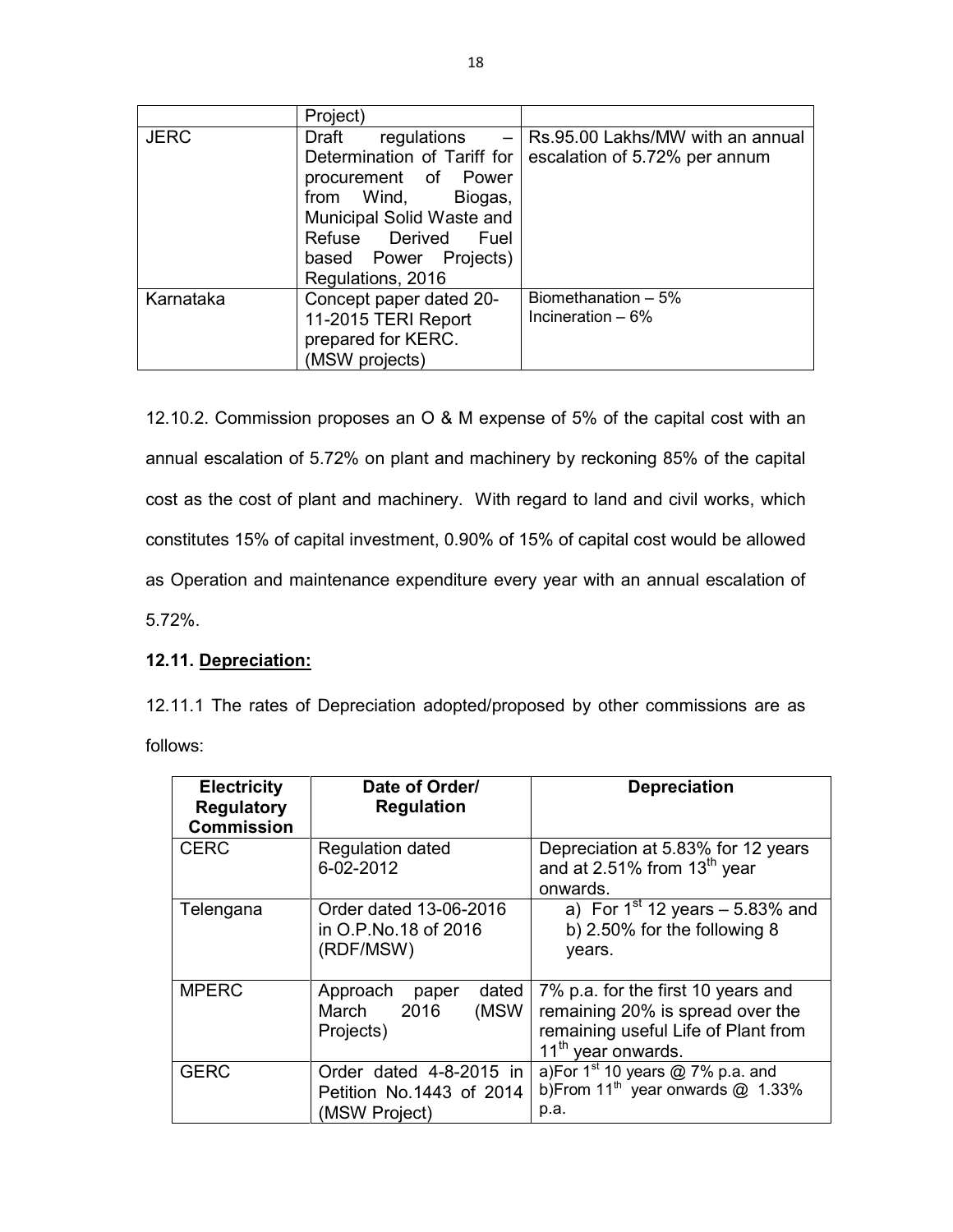| <b>BERC</b> | Order dated 24-9-2015 in<br>Case No.22/ 2015.(MSW<br>Project)                                                                                                                                          | a)For $1^{st}$ 10 years @ 6% p.a. and<br>b)For next 15 years 2% p.a.                                                 |
|-------------|--------------------------------------------------------------------------------------------------------------------------------------------------------------------------------------------------------|----------------------------------------------------------------------------------------------------------------------|
| <b>JERC</b> | Draft<br>regulations<br>Determination of Tariff for<br>procurement of Power<br>from Wind,<br>Biogas,<br>Municipal Solid Waste<br>and Refuse Derived Fuel<br>based Power Projects)<br>Regulations, 2016 | a) Year 1 to $12 - 5.83\%$ and<br>from 13th year onwards<br>b)<br>remaining depreciation<br>spread over useful life. |

12.11.2. Commission proposes to adopt depreciation at 4.5% p.a. Straight Line Method on Plant and machinery by reckoning 85% of capital cost as the cost of plant and machinery. The accumulated depreciation shall however be limited to 90% of the cost of plant and machinery.

# 12.12 Auxiliary Consumption

| <b>Electricity</b><br><b>Regulatory</b><br><b>Commission</b> | Date of Order/ Regulation                                                                                                                                                                 | <b>Auxiliary</b><br><b>Consumption</b>                  |
|--------------------------------------------------------------|-------------------------------------------------------------------------------------------------------------------------------------------------------------------------------------------|---------------------------------------------------------|
| <b>CERC</b>                                                  | <b>Regulation dated</b><br>07-10-2015                                                                                                                                                     | 15%                                                     |
| Telengana                                                    | Order dated 13-06-2016 in O.P.No.18<br>of 2016 (RDF/MSW)                                                                                                                                  | 12%                                                     |
| <b>MPERC</b>                                                 | Approach paper dated March 2016<br>(MSW Projects)                                                                                                                                         | 11.50%                                                  |
| <b>GERC</b>                                                  | Order dated 4-8-2015 in Petition<br>No.1443 of 2014 (MSW Project)                                                                                                                         | 16%                                                     |
| <b>BERC</b>                                                  | Order dated 24-9-2015 in Case No.22/<br>2015.(MSW Project)                                                                                                                                | 16%                                                     |
| <b>JERC</b>                                                  | Draft regulations - Determination of<br>Tariff for procurement of Power from<br>Wind, Biogas, Municipal Solid Waste<br>and Refuse Derived Fuel based<br>Power Projects) Regulations, 2016 | 15%                                                     |
| Karnataka                                                    | Concept paper dated 20-11-2015<br><b>TERI Report prepared for KERC.</b><br>(MSW projects)                                                                                                 | a)Biomethanation - 25%<br>and<br>b) Incineration $-16%$ |

12.12.1 The Auxiliary Consumption adopted by other commissions are as follows: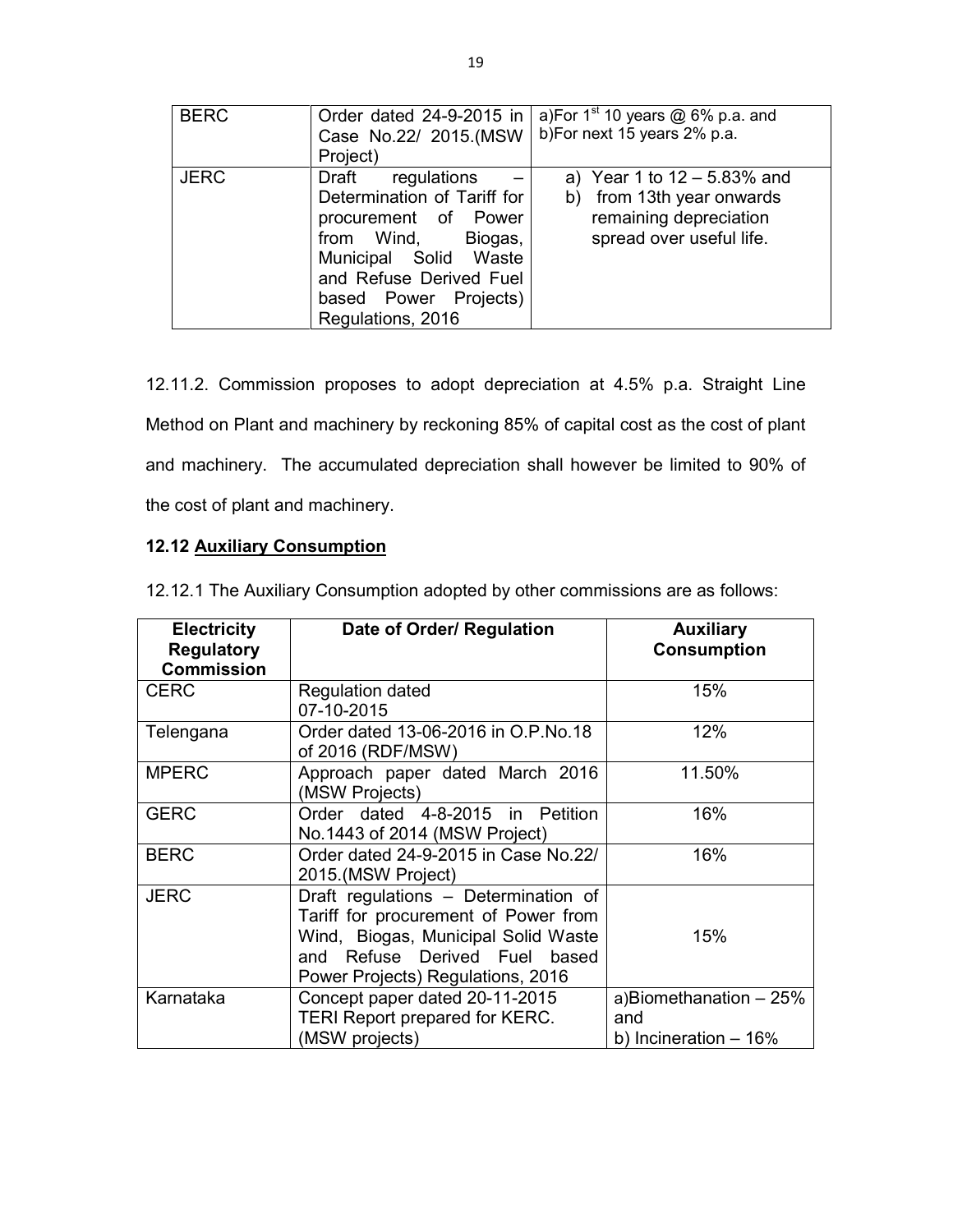12.12..2. As CERC has considered an Auxiliary Consumption of 15%, commission proposes to adopt an Auxiliary Consumption of 15%.

# 12.13. Fuel Cost:

12.13.1 The fuel cost adopted by other commissions are as follows:

| <b>Electricity</b><br><b>Regulatory</b><br><b>Commission</b> | Date of Order/ Regulation                                                                                           | <b>Fuel Cost</b><br>(in Rs.) |
|--------------------------------------------------------------|---------------------------------------------------------------------------------------------------------------------|------------------------------|
| <b>CERC</b>                                                  | <b>Regulation dated</b><br>07-10-2015                                                                               | Nil                          |
| <b>TELENGANA</b>                                             | Order dated 13-06-2016 in O.P.No.18<br>of 2016 (RDF/MSW)                                                            | Nil                          |
| <b>GERC</b>                                                  | Order dated 4-8-2015 in Petition<br>No.1443 of 2014 (MSW Project)                                                   | Nil                          |
| <b>BERC</b>                                                  | Order dated 24-9-2015 in Case No.22/<br>2015.(MSW Project)                                                          | Nil                          |
| <b>JERC</b>                                                  | Draft regulations - Determination of<br>Tariff for procurement of Power from<br>Wind, Biogas, Municipal Solid Waste |                              |
|                                                              | and Refuse Derived Fuel based<br>Power Projects) Regulations, 2016                                                  | Nil                          |

12.13.2. In respect of MSW based projects no fuel cost is allowed by the Commission.

### 13. Related issues

13.1. The following are the related issues for energy generation from Municipal Solid

Waste plants:

- 1. Transmission and Wheeling Charges& Scheduling and System Operation Charges
- 2. Cross Subsidy Surcharge
- 3. CDM Benefits
- 4. Reactive power charges
- 5. Grid availability charges
- 6. Adjustment of energy generated
- 7. Energy Wheeling Agreement and Fees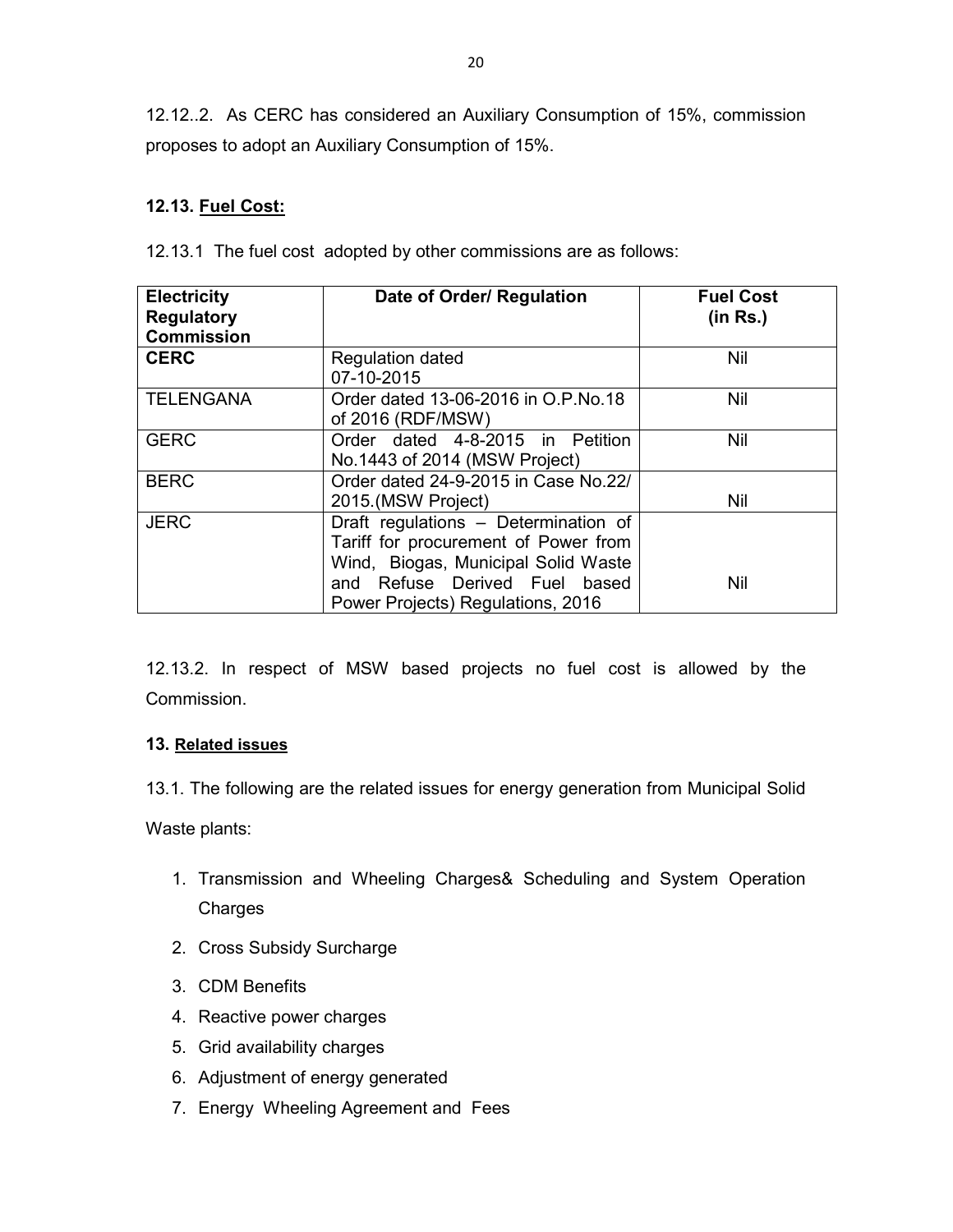- 8. Billing and payments
- 9. Security deposit
- 10. Power factor disincentive
- 11. Metering
- 12. Connectivity and Evacuation of energy
- 13. Energy Purchase Agreement
- 14. Scheduling of power generation
- 15. Tariff review period / Control period
- 16. Parallel operation charges

The above charges are applicable to Municipal Solid Waste based plants irrespective of their year of installation. These are discussed in detail in the following paragraphs.

# 13.2 Transmission and Wheeling Charges& Scheduling and System Operation Charges:

13.2.1. Transmission, Wheeling and Scheduling & System Operation charges are generally regulated by the Commission's Tariff regulations, Open Access Regulations and Commission's order on open access charges issued from time to time. However, as a promotional measure, under section 86 (1)(e) of the Electricity Act, 2003 the Commission proposes to adopt 50% ( in each) of the transmission charges, wheeling charges and Scheduling and System Operation charges as applicable to the conventional power to the MSW plants. Apart from these charges, actual line losses in kind as specified in the respective Order of the Commission and as amended from time to time are also deductible in kind for the captive use and third party sale. In respect of plants availing Renewable Energy Certificates (REC), 100% of the respective charges as specified in the relevant orders shall apply.

#### 13.3 Cross Subsidy Surcharge:

13.3.1. Commission in its other tariff orders related to different renewable power has adopted 50% of the applicable Cross Subsidy Surcharge and wish to propose the same for the generation plant based on the Municipal Solid Waste plants.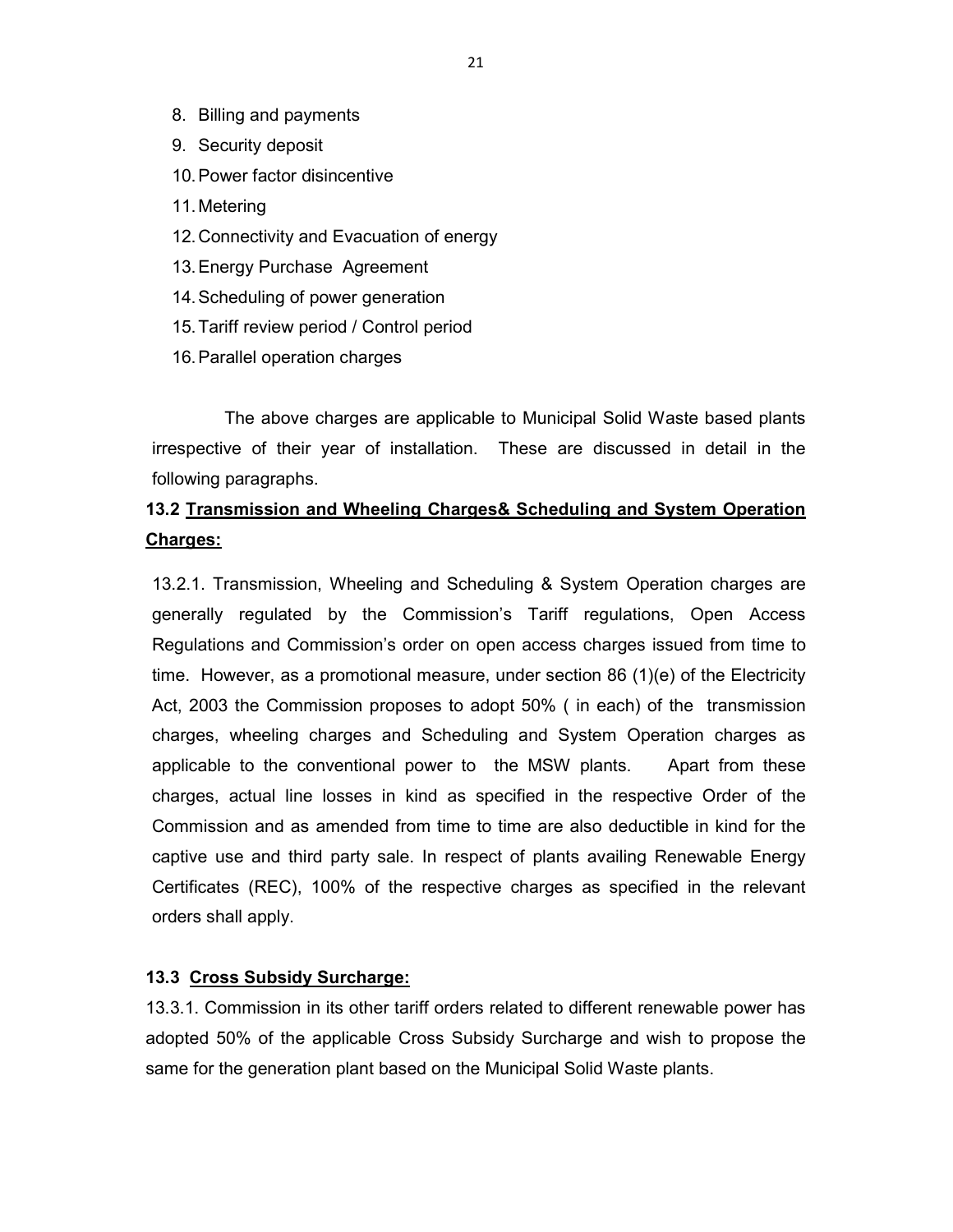### 13.4 CDM Benefits:

13.4.1. It is proposed that as recommended by the Forum of Regulators (FOR), the CDM benefits should be shared on gross basis starting from 100% to developers in the first year and thereafter reducing by 10% every year till the sharing becomes equal (50:50) between the developer and the consumer in the sixth year. Thereafter, the sharing of CDM benefits will remain equal till such time the benefits accrue.

### 13.5 Reactive Power Charges:

13.5.1. Commission proposes to adopt the Reactive Power Charges as specified in its Order on Open Access charges issued from time to time.

### 13.6. Grid availability charges:

### (a) Charges for the start-up power supplied by the distribution licensee.

 The question of start-up power of generators shall be as per Commission's Grid Connectivity and Intra-State Open Access Regulations, 2014 in force.

#### (b) Standby charges:

 If adequate generation does not materialize or if drawal by the captive / third party consumer exceeds generation, the energy charges and demand charges shall be regulated as specified in the Commission's Grid Connectivity and Intra-State Open Access Regulations, 2014 in force.

### 13.7. Adjustment of energy generated:

 The adjustment of energy shall be as per the Commission's Open Access Regulations in force.

### 13.8 Energy Wheeling Agreement and Fees:

13.8.1. The format of Energy Wheeling Agreement, application and agreement fees, procedure and terms and conditions shall be governed by Commission's following regulations in force and as amended from time to time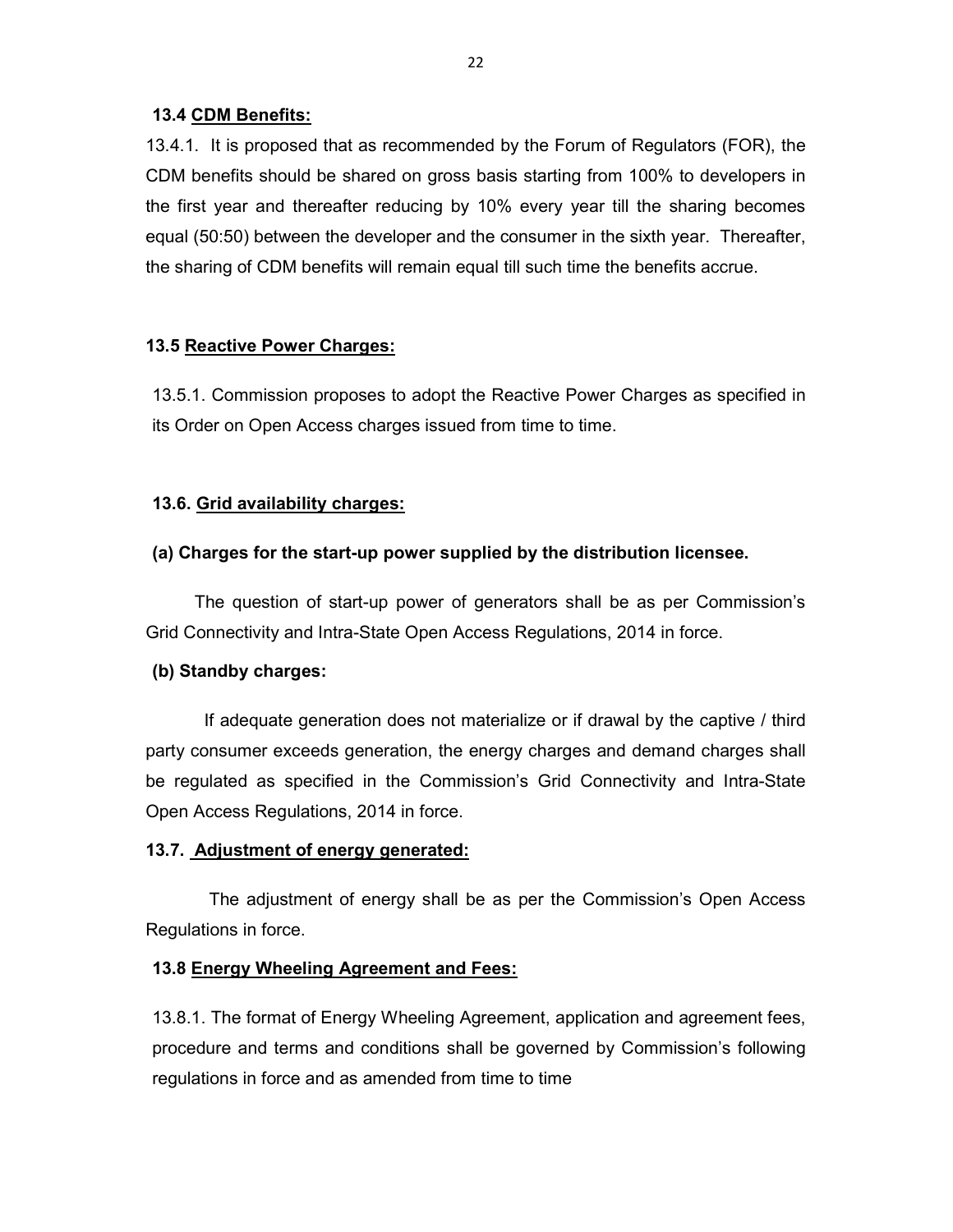- 1. Tamil Nadu Electricity Regulatory Commission's Grid Connectivity and Intra State Open Access Regulations, 2014.
- 2. Power Procurement from New and Renewable Sources of Energy Regulations, 2008.

#### 13.9 Billing and payments:

13.9.1. It is proposed that when a renewable energy generator sells power to the distribution licensee, the generator will raise a bill every month for the net energy sold after deducting the charges for startup power and reactive power. The bill amount is due only after one month. If the distribution licensee makes the payment within a period of one month of presentation of bills by a generating company, a rebate of 1% shall be allowed. Any delayed payment beyond 60 days is liable for interest at the rate of 1% per month.

13.9.2. The licensee should record the generation and consumption on the same day as far as possible. While preparing the bill, peak hour generation shall be adjusted against peak hour consumption. Off-peak hour generation shall be adjusted against off-peak hour consumption. Normal hour generation shall be adjusted against normal hour consumption. Excess consumption will be charged at the tariff applicable to the consumer as per the Regulations / Orders of the Commission in force. Appropriate transmission and wheeling charges, scheduling and system operation charges and cross subsidy surcharge, wherever applicable, shall be recovered from the open access consumers. The net amount recoverable from the consumer shall be raised in the bill as per their normal billing schedule.

 13.9.3. Peak, Off-peak and normal hours shall be as defined in Terms & Conditions for Determination of Tariff Regulations, 2005 as amended from time to time. Presently, as per Clause 11 (2) of the Terms and Conditions for determination of Tariff Regulations, 2005 – defines Peak hour as " the time between 06.00 hrs and 09.00 hrs and between 18.00 hrs and 21.00 hours". Clause 11(3) of the Terms and Conditions for determination of Tariff Regulations, 2005 defines off-peak hour as "the duration between 22.00 hours and 05.00 hours. Balance hours are normal hours.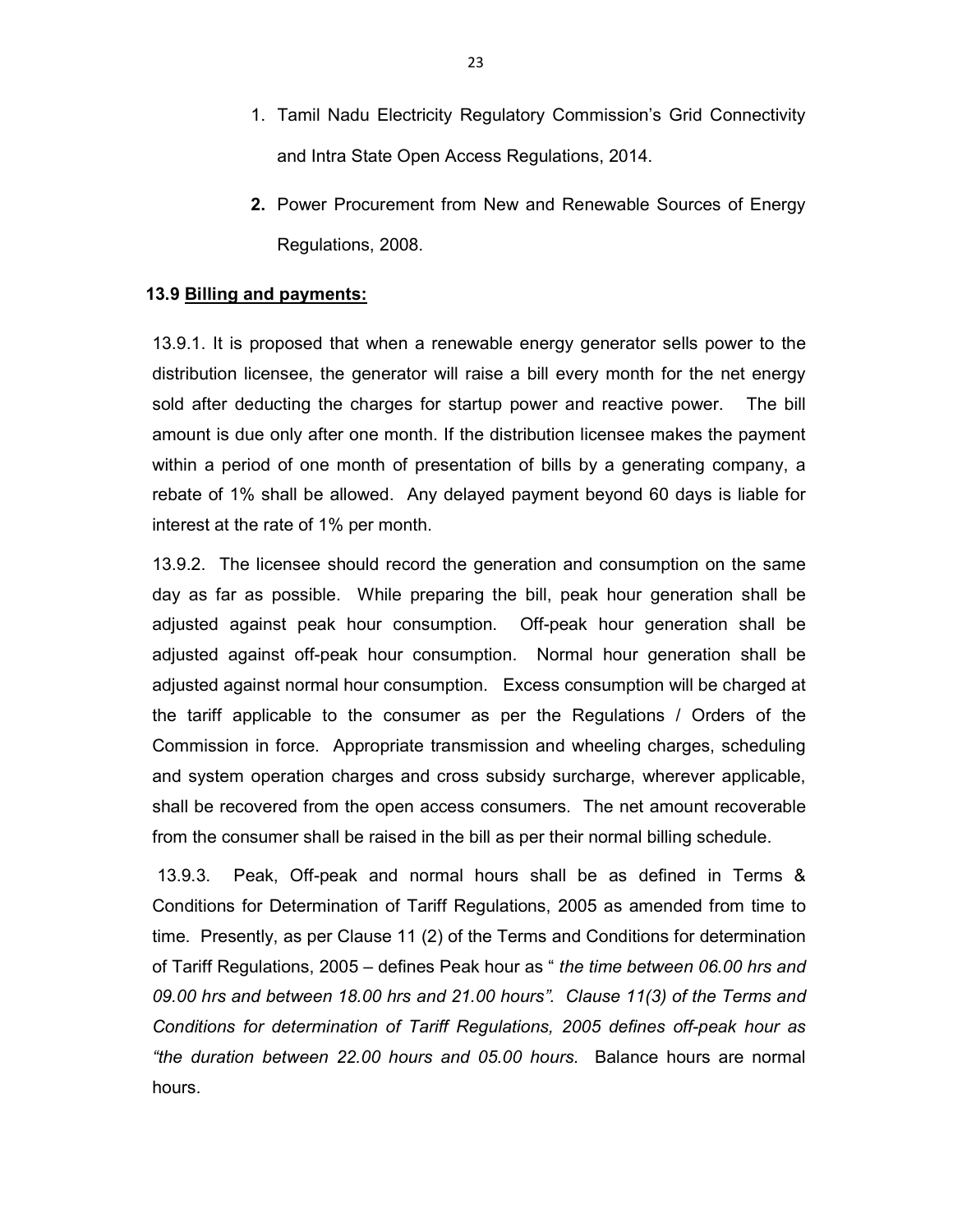#### 13.10 Security Deposit:

13.10.1. As regards the security deposit to be paid by captive/third party user, the Commission proposes that charges corresponding to two times of the maximum net energy supplied by the distribution licensee in any month in the preceding financial year shall be taken as the basis for the payment of security deposit.

#### 13.11. Power factor disincentive:

13.11.1. Power factor disincentive may be regulated for the power factor recorded in the meter at the user end as specified in the relevant regulations/orders in force.

#### 13.12 Metering:

13.12.1. The Commission proposes that metering and communication shall be in accordance with the following Regulations/ Codes, in force and any specific orders of the Commission on metering and ABT whenever issued:

- (a)Central Electricity Authority (Installation and Operation of Meters) Regulations 2006
- (b) Tamil Nadu Electricity Distribution Code.
- (c) )Tamil Nadu Grid Code.

(d) Tamil Nadu Electricity Regulatory Commission's Grid Connectivity and Intra State Open Access Regulations, 2014.

#### 13.13 Connectivity and Evacuation of energy:

13.13.1. The provisions contained in Central Electricity Authority (Technical Standards for Connectivity to the Grid) Regulations, 2007 and Central Electricity Authority (Technical Standards for Connectivity of the Distributed Generation Resources) Regulations, 2013 and its amendments shall be complied with. The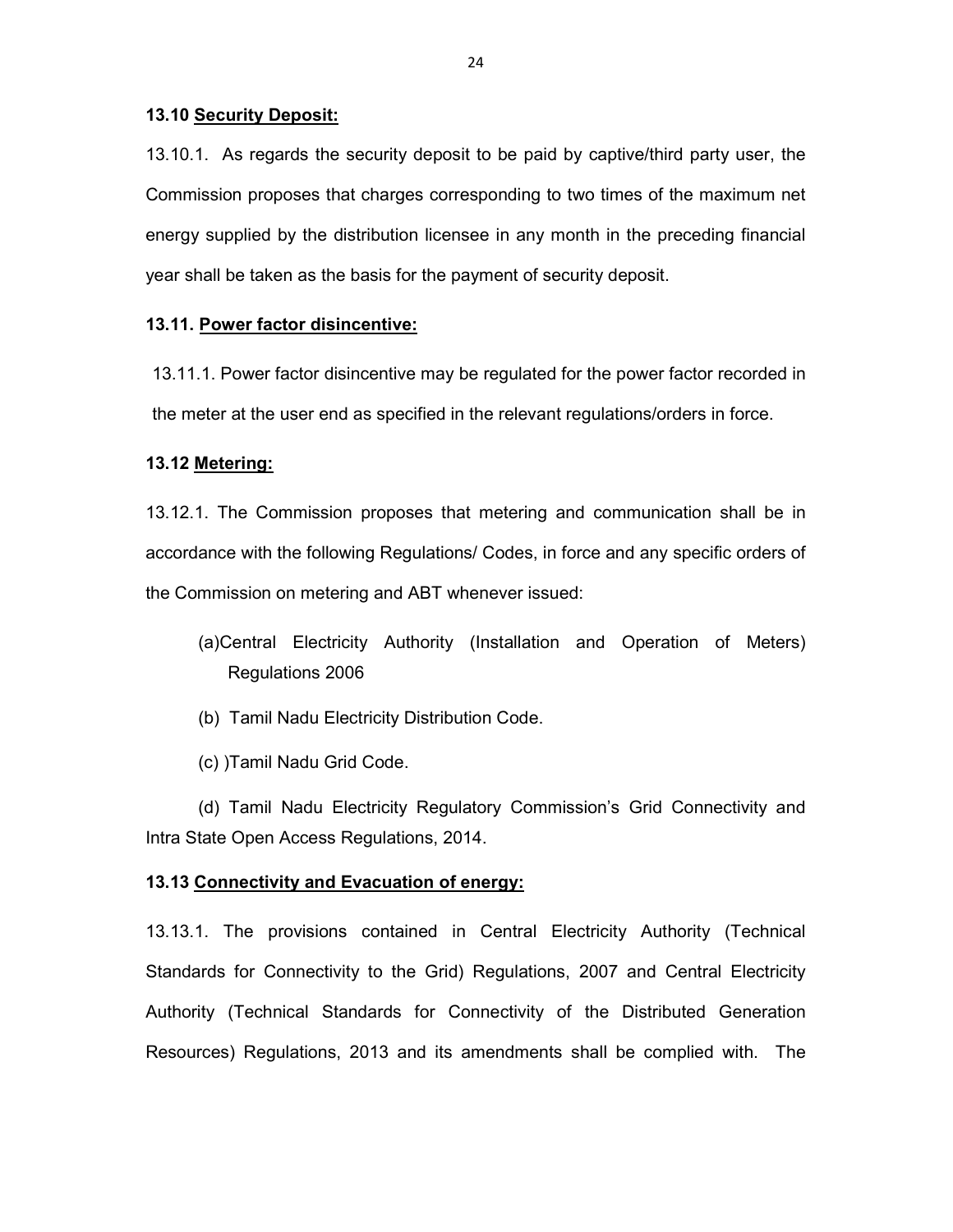connectivity and power evacuation system shall be provided as per the Act/ Codes/Regulations/ Orders in force.

### 13.14 Energy Purchase Agreement:

13.14.1. The format of the Energy Purchase Agreement (EPA) shall be evolved as specified in the Commission's Regulations in force. The agreement shall be valid for a minimum period of twenty years. The distribution licensee shall execute the Energy Purchase Agreement or convey its decision in line with this order within a month of receipt of application from the generator. The parties to the agreement may be given the option of exiting in case of violation with three months' notice to the other party.

### 13.15 Scheduling of power generation:

13.15.1. The generator shall follow the scheduling procedure as specified in Indian Electricity Grid Code and Tamil Nadu Electricity Grid Code and other Regulations, Codes and Orders of the Commission.

### 13.16 Tariff review period / Control period:

13.16.1. Regulation 6 of the Power Procurement from New and Renewable Sources of Energy Regulations, 2008 of the Commission specifies that

"The tariff as determined by the Commission shall remain in force for such period as specified by the Commission in such tariff orders and the control period may ordinarily be two years"

13.16.2. The Commission proposes that the control period of this Order shall be for two years from the date of issue of the Order and the tariff period is twenty years.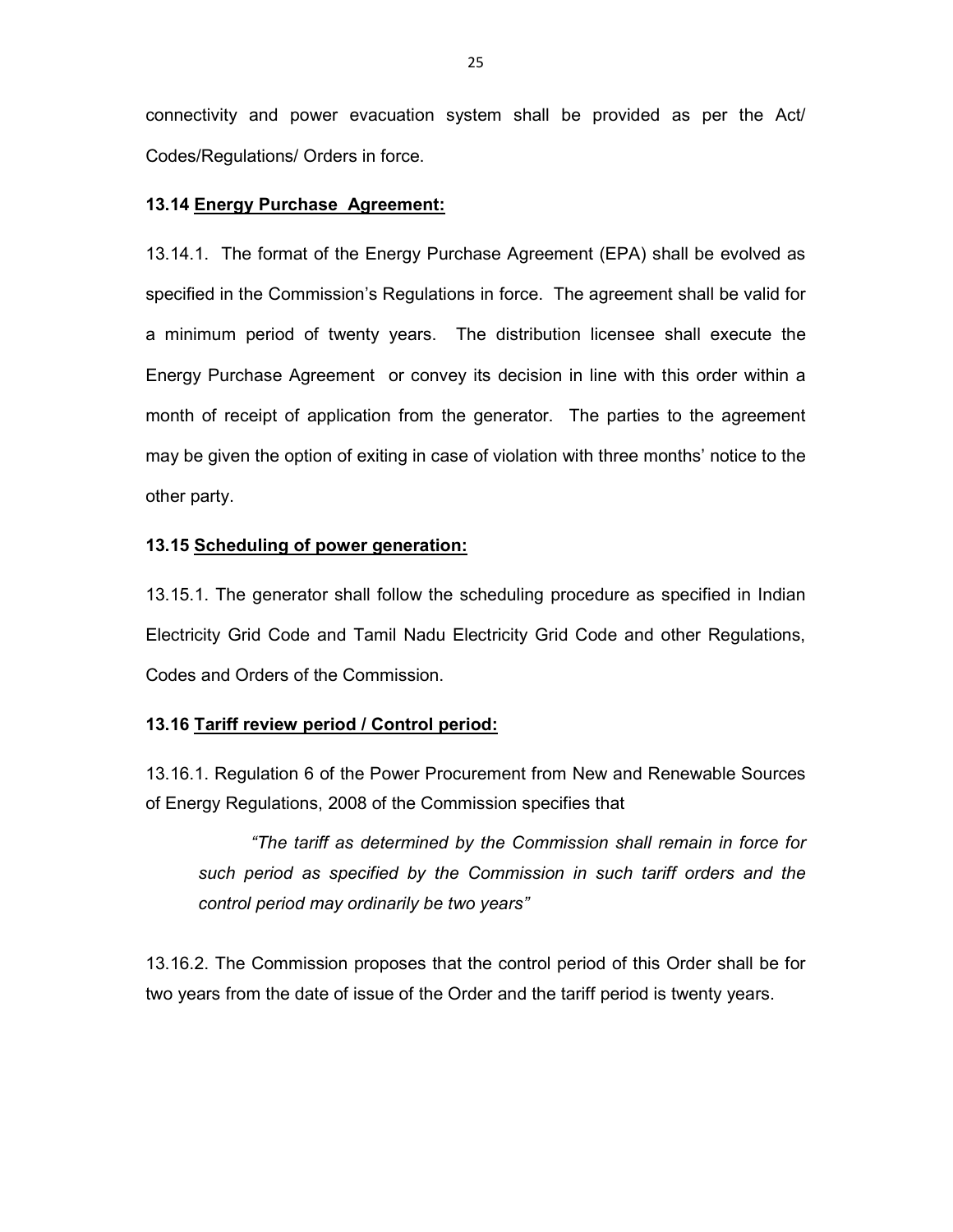### 13.17. Parallel operation charges

13.17.1. MSW power generators who consume power captively in the same location but wish to avail Renewable Energy Certificate (REC) may opt for paralleling of their generators with the grid without actually wheeling their power. Such generators shall have to pay 50% of applicable parallel operation charges to the respective distribution licensee as specified in the relevant regulations.

## 14. Tariff:

With the adoption of above financial and operational parameters the tariff rate for the new plants works out as follows in respect of MSW based Projects.

| <b>Technology</b> | <b>Levellised</b><br><b>Fixed</b><br>Cost | Variable<br>Cost | <b>AD benefit</b> | Applicable<br><b>Tariff Rate</b> |  |  |  |
|-------------------|-------------------------------------------|------------------|-------------------|----------------------------------|--|--|--|
|                   | (Rs./kWh)                                 | (Rs./kWh)        | (Rs./kWh)         | (Rs./kWh)                        |  |  |  |
| <b>MSW</b>        | 5.79                                      | 0.00             | 0.45              | 5.34                             |  |  |  |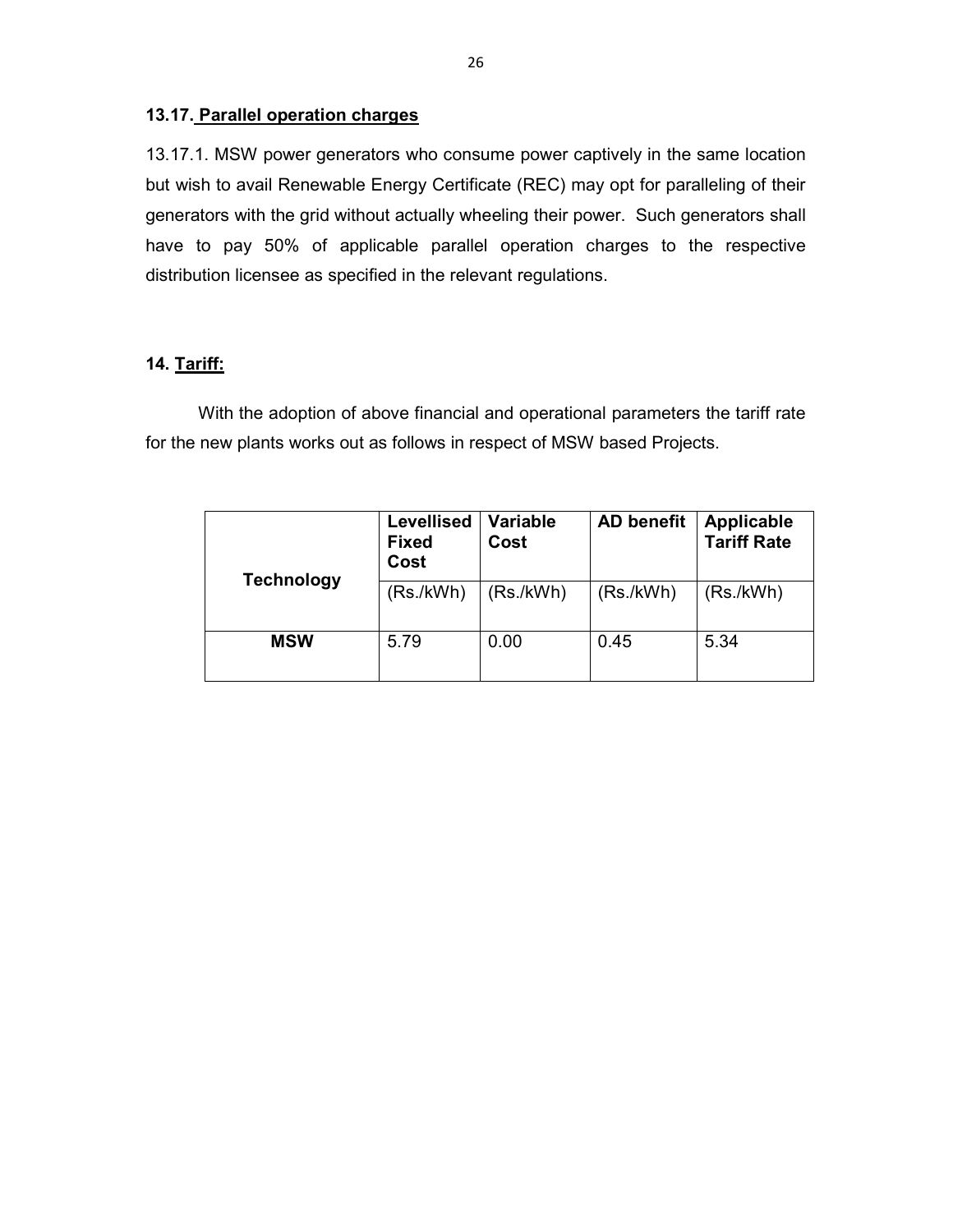## PARAMETERS PROPOSED FOR DETERMINATION OF TARIFF FOR MUNICIPAL SOLID WASTE (based on Rankine cycle technology) – CONSULTATIVE PAPER

| <b>SI. No.</b> | <b>PARAMETERS</b>                                                                      | <b>VALUES</b>                                                                       |  |  |  |  |  |  |
|----------------|----------------------------------------------------------------------------------------|-------------------------------------------------------------------------------------|--|--|--|--|--|--|
| 1.             | <b>Capital Cost</b>                                                                    | Rs.15.00 Crores/MW                                                                  |  |  |  |  |  |  |
| 2.             | Life of plant and machinery                                                            | 20 years                                                                            |  |  |  |  |  |  |
| 3.             | Plant Load Factor (PLF)                                                                | 75%                                                                                 |  |  |  |  |  |  |
| 4.             | Debt-Equity ratio                                                                      | 70:30                                                                               |  |  |  |  |  |  |
| 5.             | Term of loan and interest                                                              | with<br>10<br>years<br>a<br>moratorium period of one<br>year.<br>Interest at 12.76% |  |  |  |  |  |  |
| 6.             | <b>Return on Equity</b>                                                                | 20% (pre-tax)                                                                       |  |  |  |  |  |  |
| 7.             | Components of working capital                                                          | a) O & M expenses<br>at one month and<br>b) Two<br>months<br><b>Receivables</b>     |  |  |  |  |  |  |
| 8.             | Rate of interest for interest on working<br>capital                                    | 13.26%                                                                              |  |  |  |  |  |  |
| 9(a)           | M<br>Expenses for plant and<br>$\Omega$<br>and<br>machinery on 85% of the capital cost | 5% with an escalation of<br>2 <sup>nd</sup><br>5.72%<br>from<br>year<br>onwards.    |  |  |  |  |  |  |
| 9(b)           | O & M Expenses for land and civil works<br>on 15% of capital cost                      | 0.90% with an escalation<br>of 5.72% from $2nd$ year<br>onwards.                    |  |  |  |  |  |  |
| 10.            | Depreciation                                                                           | 4.5% SLM on 85% of the<br>capital cost                                              |  |  |  |  |  |  |
| 11.            | <b>Auxiliary Consumption</b>                                                           | 15%                                                                                 |  |  |  |  |  |  |

Sd/- Sd/- Sd/-

(T.Prabhakara Rao) (G.Rajagopal) (S.Akshaya Kumar)

(By Order of the Commission)

 Sd/- (S.Chinnarajalu) Secretary, Tamil Nadu Electricity Regulatory Commission.